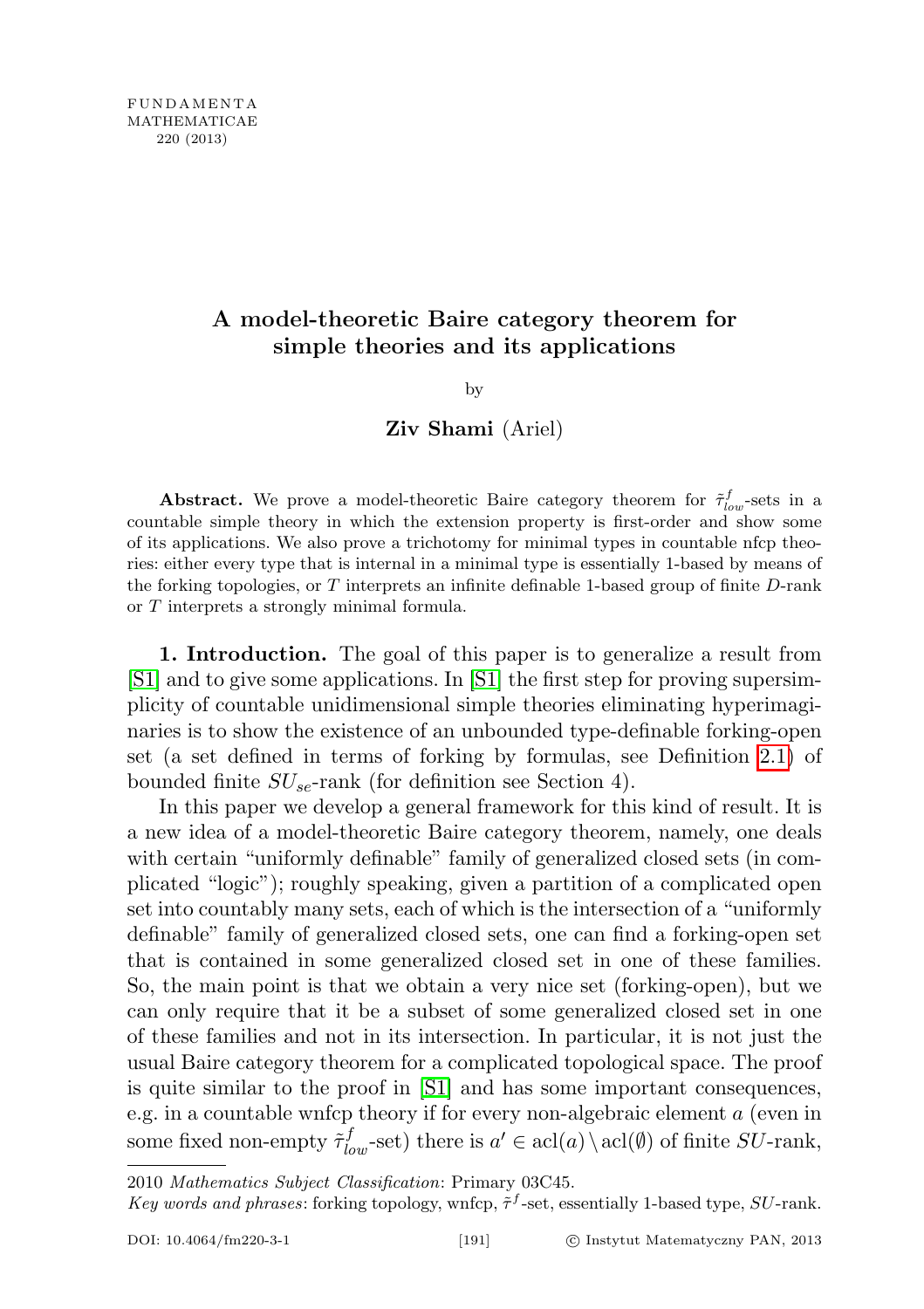then there exists a weakly minimal formula. We also prove a trichotomy for countable nfcp theories as indicated in the abstract.

We assume basic knowledge of simple theories. A good textbook on simple theories is  $[W]$ . The notations follow usual conventions. T will denote a complete first-order theory with no finite models in some language L. We will work in some large saturated model  $\mathcal C$  of  $T$  (not necessarily with elimination of imaginaries, unless stated otherwise). Ordinals will be denoted by  $\alpha, \beta, \gamma, \ldots$  Sets  $A, B, C, \ldots$  will be small subsets of C, i.e. of cardinality strictly less than the cardinality of C. The letters  $a, b, c, \ldots$  denote finite tuples from C, and  $x, y, z, \ldots$  denote finite tuples of variables, unless stated otherwise. We use  $p, q, r, \ldots$  to denote types (possibly partial) over some set. For an invariant set V (over some small set) and n, we denote by  $V^n$  the set of *n*-tuples of realizations of  $V$ .

2. Preliminaries. The forking topology is introduced in [\[S0\]](#page-14-1) and is a variant of Hrushovski's and Pillay's topologies from [\[H0\]](#page-14-2) and [\[P0\]](#page-14-3), respectively. In this section  $T$  is assumed to be simple and we work in a large saturated model  $\mathcal C$  of  $T$ .

<span id="page-1-0"></span>DEFINITION 2.1. Let  $A \subseteq \mathcal{C}$  and let x be a finite tuple of variables.

(1) An invariant set U over A is said to be a basic  $\tau^f$ -open set over A if there is  $\phi(x, y) \in L(A)$  such that

 $\mathcal{U} = \{a \mid \phi(a, y) \text{ forks over } A\}.$ 

Note that the family of basic  $\tau^f$ -open sets over A is closed under finite intersections, thus forms a basis for a unique topology on  $S_x(A)$ . An open set in this topology is called a  $\tau^f$ -open set over A or a forking-open set over A.

(2) An invariant set U over A is said to be a basic  $\tau_{\infty}^{f}$ -open set over A if U is a type-definable  $\tau^f$ -open set over A. The family of basic  $\tau^f_{\infty}$ -open sets over A is a basis for a unique topology on  $S_x(A)$ . An open set in this topology is called a  $\tau_{\infty}^{f}$ -open set over A.

Recall that a formula  $\phi(x, y) \in L$  is low in x if there exists  $k < \omega$  such that for every  $\emptyset$ -indiscernible sequence  $(b_i | i < \omega)$ , the set  $\{\phi(x, b_i) | i < \omega\}$ is inconsistent iff every subset of it of size  $k$  is inconsistent.  $T$  is low if every  $\phi(x, y)$  is low in x.

<span id="page-1-1"></span>REMARK 2.2. Assume  $\phi(x, t) \in L$  is low in t and  $\psi(y, v) \in L$  is low in v  $(x \cap y, t \cap v$  may not be  $\emptyset$ . Then  $\theta(xy, tv) \equiv \phi(x, t) \vee \psi(y, v)$  is low in tv.

*Proof.* Let  $k_1 < \omega$  be a witness that  $\phi(x, t)$  is low in t and let  $k_2 < \omega$ be a witness that  $\psi(y, v)$  is low in v. Let  $k = k_1 + k_2 - 1$ . By adding dummy variables we may assume  $x = y$  and  $t = v$  (as tuples of variables).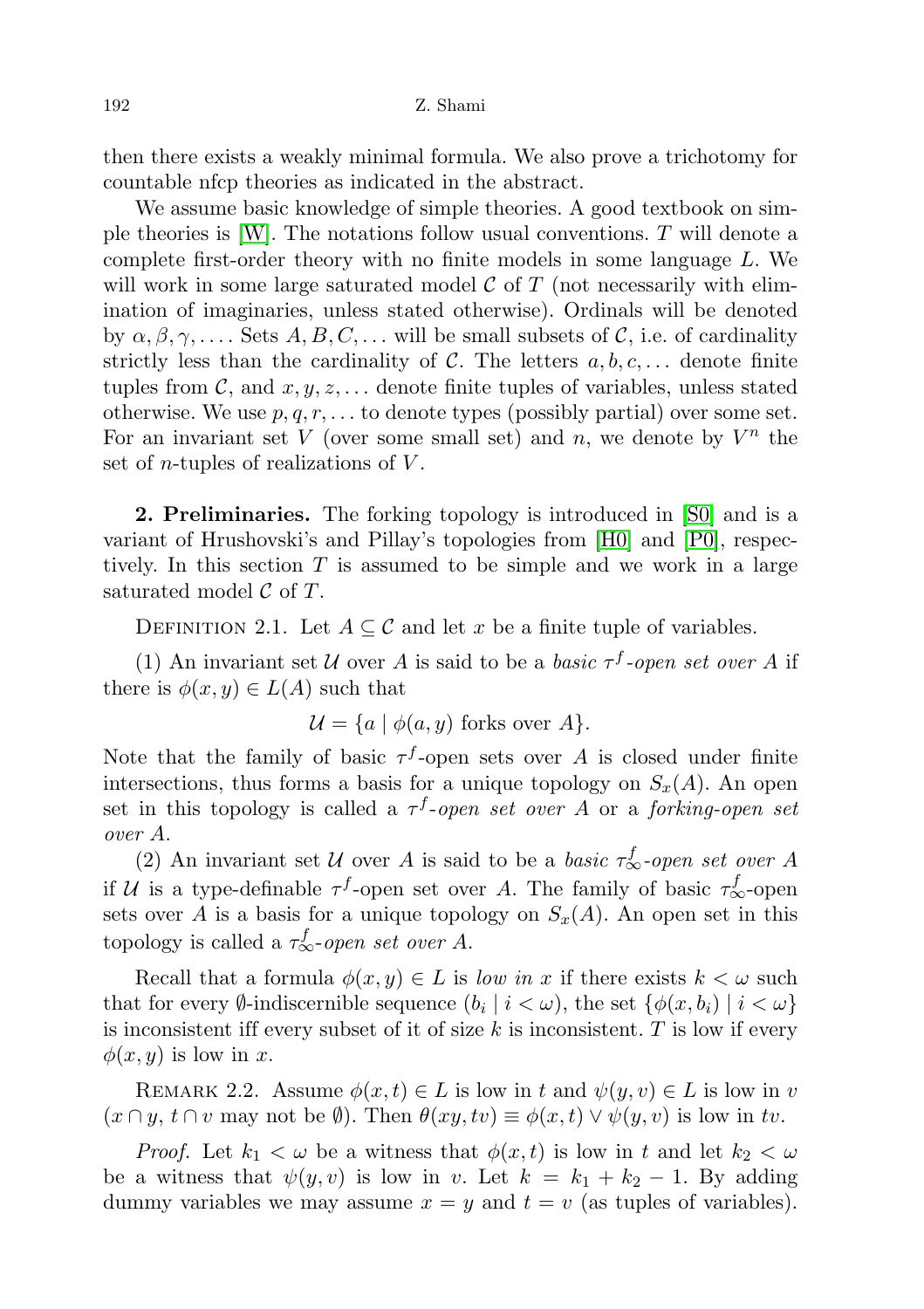Let  $(a_i \mid i < \omega)$  be indiscernible such that  $\{\phi(a_i, t) \lor \psi(a_i, t) \mid i < \omega\}$  is inconsistent. Thus, every subset of  $\{\phi(a_i, t) \mid i < \omega\}$  of size  $k_1$  is inconsistent, and every subset of  $\{\psi(a_i, t) \mid i < \omega\}$  of size  $k_2$  is inconsistent. Thus every subset of size k of  $\{\phi(a_i, t) \lor \psi(a_i, t) \mid i < \omega\}$  is inconsistent.

Here we state some basic facts about the  $\tau^f$ -topology.

<span id="page-2-0"></span>REMARK 2.3. (1) The  $\tau^f$ -topology on  $S_x(A)$  refines the Stone topology of  $S_x(A)$  for all x, A.

(2) A basic  $\tau^f$ -open set in a low theory is type-definable and every Stoneclosed subset of  $(S_x(A), \tau^f)$  is a Baire topological space (i.e. the intersection of countably many dense open sets in it is dense) [S1, Remark 7.6].

(3) Let A be a small set. Let  $F(x, y)$  be a type-definable relation over A and let  $f(x)$  be an A-definable function. Let  $\Gamma_{F,f}(x) = \exists y \ (F(x,y) \land$  $y\bigcup f(x)$ ). Then  $\Gamma_{F,f}(x)$  is  $\tau^f$ -closed over A ([S0, Claim 2.5] is slightly dif-A ferent, but the proof is the same).

Recall the following definition from [\[S0\]](#page-14-1) whose roots are in [\[H0\]](#page-14-2).

DEFINITION 2.4. We say that the  $\tau^f$ -topologies over A are closed under projections (or T is PCFT over A) if for every  $\tau^f$ -open set  $\mathcal{U}(x, y)$  over A the set  $\exists y \, \mathcal{U}(x, y)$  is  $\tau^f$ -open over A. We say that the  $\tau^f$ -topologies are closed under projections (or T is  $PCFT$ ) if they are such over every set A.

In [\[BPV,](#page-14-4) Proposition 4.5] the authors proved the following equivalence which, for convenience, we will use as a definition (their definition involves extension with respect to pairs of models of T).

DEFINITION 2.5. We say that the extension property is first-order in  $T$ iff for any formulas  $\phi(x,y), \psi(y,z) \in L$  the relation  $Q_{\phi, \psi}$  defined by

 $Q_{\phi,\psi}(a)$  iff  $\phi(x,b)$  does not fork over a for every  $b \models \psi(y,a)$ 

is type-definable (here  $\alpha$  can be an infinite tuple from  $\mathcal C$  whose sorts are fixed). We say that T has *wnfcp* if T is low and the extension property is first-order in T.

REMARK 2.6. Recall that  $T$  has nfcp (non-finite cover property) iff for every formula  $\phi(x, y) \in L$  there exists  $k < \omega$  such that every set  $\{\phi(x, a_i)\}\$  $i \in I$  of instances of  $\phi(x, y)$  is consistent iff every subset of it of size k is consistent. By a theorem of Shelah, T has nfcp iff T is stable and  $T<sup>eq</sup>$ eliminates the quantifier  $\exists^{\infty}$  [\[Sh,](#page-15-1) Chapter 2, Theorems 4.2, 4.4]. Moreover, if T is stable then T has nfcp iff T has wnfcp [\[BPV\]](#page-14-4).

<span id="page-2-1"></span>FACT 2.7 ( $[S1, Corollary 3.13]$  $[S1, Corollary 3.13]$ ). Suppose the extension property is firstorder in T. Then T is PCFT.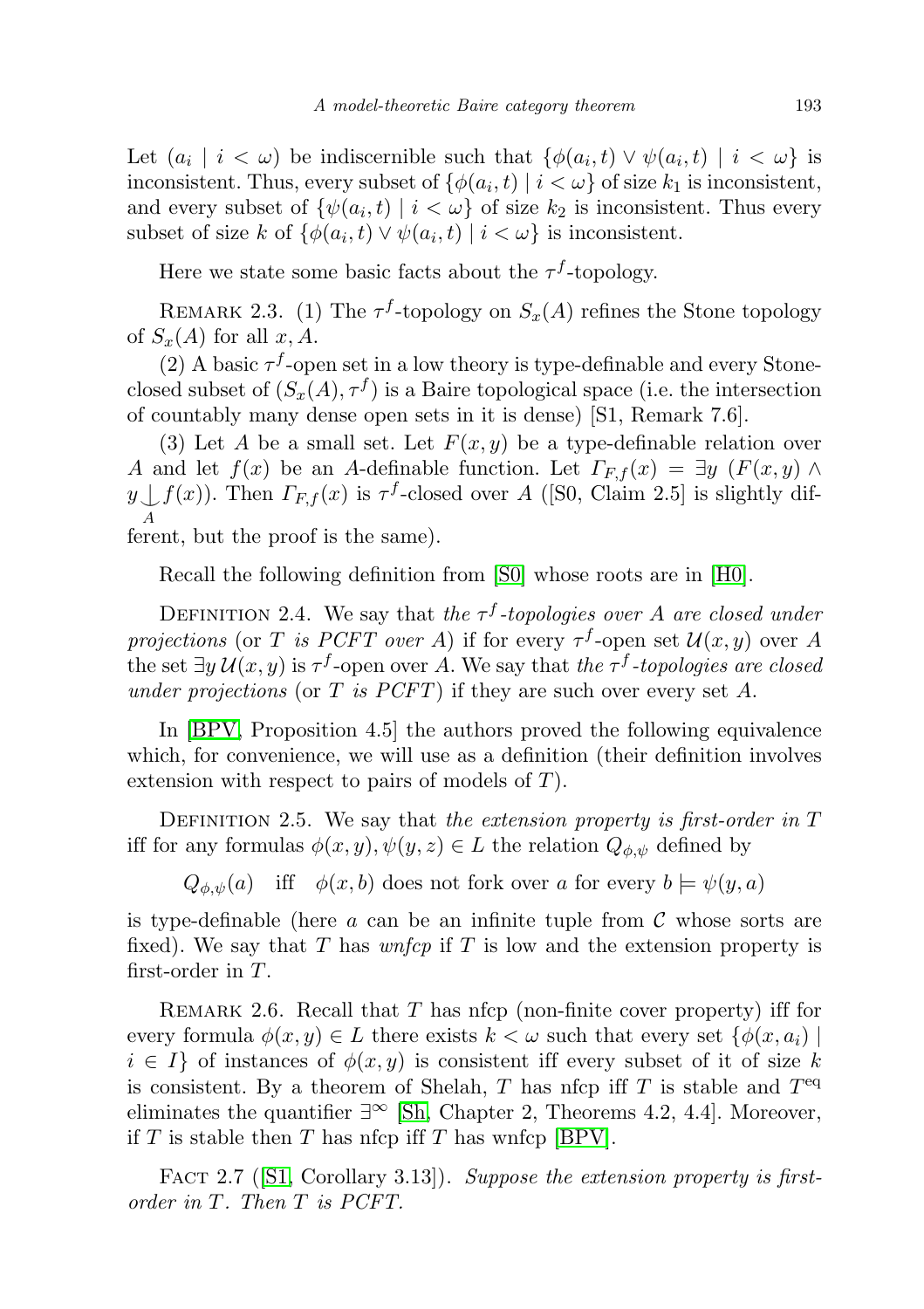#### 194 Z. Shami

We say that an A-invariant set U has finite SU-rank if  $SU(a/A) < \omega$ for all  $a \in \mathcal{U}$ , and has bounded finite SU-rank if there exists  $n < \omega$  such that  $SU(a/A) \leq n$  for all  $a \in \mathcal{U}$ . The existence of a  $\tau^f$ -open set of bounded finite SU-rank implies the existence of an SU-rank 1 formula (i.e. a weakly minimal formula):

<span id="page-3-1"></span>FACT 2.8 ([\[S0,](#page-14-1) Proposition 2.13]). Let U be an unbounded  $\tau^f$ -open set over some set A. Assume  $U$  has bounded finite  $SU$ -rank. Then there exist a set  $B \supseteq A$  with  $|B \setminus A| < \omega$  and  $\theta(x) \in L(B)$  of SU-rank 1 such that  $\theta^{\mathcal{C}} \subseteq \mathcal{U} \cup \operatorname{acl}(B).$ 

In [\[S1\]](#page-14-0) the class of  $\tilde{\tau}^f$ -sets and its subclass of  $\tilde{\tau}_{st}^f$ -sets were introduced. The class of  $\tilde{\tau}^f$ -sets is much wider than the class of basic  $\tau^f$ -open sets. Here we look at the intermediate class of  $\tilde{\tau}_{low}^{f}$ -sets.

DEFINITION 2.9. A relation  $V(x, z_1, \ldots, z_l)$  is said to be a pre- $\tilde{\tau}^f$ -set *relation over*  $\emptyset$  if there are  $\theta(\tilde{x}, x, z_1, \ldots, z_l) \in L$  and  $\phi_i(\tilde{x}, y_i) \in L$  for  $0 \leq$  $i \leq l$  such that for all  $a, d_1, \ldots, d_l$  from  $\mathcal C$  we have

$$
V(a, d_1, \ldots, d_l) \text{ iff } \exists \tilde{a} \left[ \theta(\tilde{a}, a, d_1, \ldots, d_l) \wedge \bigwedge_{i=0}^l (\phi_i(\tilde{a}, y_i) \text{ forks over } d_1 \ldots d_i) \right]
$$

(for  $i = 0$  the sequence  $d_1 \dots d_i$  is interpreted as  $\emptyset$ ). If each  $\phi_i(\tilde{x}, y_i)$  is assumed to be low in  $y_i$ ,  $V(x, z_1, \ldots, z_l)$  is said to be a pre- $\tilde{\tau}_{low}^f$ -set relation.

DEFINITION 2.10. (1) A  $\tilde{\tau}^f$ -set over  $\emptyset$  is a set of the form

 $\mathcal{U} = \{a \mid \exists d_1, \ldots, d_l \; V(a, d_1, \ldots, d_l)\}\$ 

for some pre- $\tilde{\tau}^f$ -set relation  $V(x, z_1, \ldots, z_l)$ .

(2) A  $\tilde{\tau}_{low}^f$ -set over  $\emptyset$  is a set of the form

 $\mathcal{U} = \{a \mid \exists d_1, \ldots, d_l \; V(a, d_1, \ldots, d_l)\}\$ 

for some pre- $\tilde{\tau}_{low}^f$ -set relation  $V(x, z_1, \ldots, z_l)$ .

<span id="page-3-0"></span>REMARK 2.11. Every  $\tilde{\tau}_{low}^f$ -set is type-definable.

*Proof.* Let  $\phi(x, y) \in L$  be low in x. Let  $\Gamma_{\phi}(y, z)$  be the invariant relation defined by  $\Gamma_{\phi}(a, c)$  iff  $\phi(x, a)$  divides over c. Then  $\Gamma_{\phi}(y, z)$  is type-definable, so the claim follows by compactness.

**3. The Theorem.** In this section T is assumed to be a simple theory and we work in  $\mathcal C$  (so,  $T$  not necessarily eliminates imaginaries).

DEFINITION 3.1. Let  $\Theta = {\theta_i(x_i, x)}_{i \in I}$  be a set of *L*-formulas such that  $\forall x \; \exists^{\leq \infty} x_i \; \theta_i(x_i, x)$  for all  $i \in I$ . Let s be the sort of x. For  $A \subseteq \mathcal{C}^s$ , let  $\operatorname{acl}_{\Theta}(A) = \{b \mid \theta_i(b, a) \text{ for some } \theta_i \in \Theta \text{ and } a \in A\}.$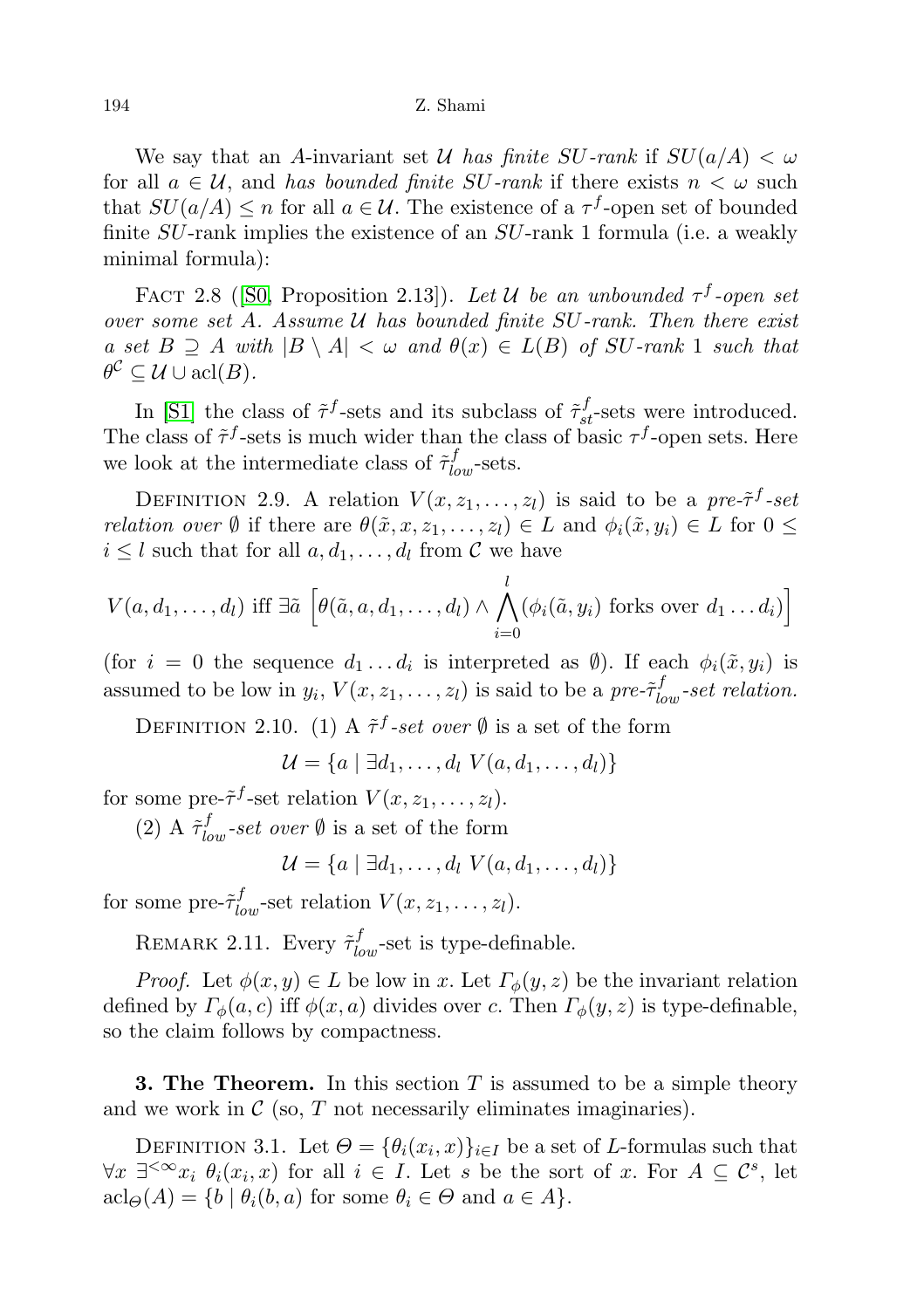DEFINITION 3.2. An invariant set  $\mathcal{U}(x, y_1, \ldots, y_r)$  is said to be a generalized uniform family of  $\tilde{\tau}_{low}^f$ -sets if there is a formula  $\rho(\tilde{x}, x, y_1, \ldots, y_r)$  $z_1, \ldots, z_k) \in L$  and there are formulas  $\psi_i(\tilde{x}, v_i), \mu_i(\tilde{x}, w_i) \in L$  for  $0 \leq i \leq r$ and  $1 \leq j \leq k$  that are low in  $v_i$  and low in  $w_j$ , respectively, such that for all  $a, d_1, \ldots, d_r$  we have  $\mathcal{U}(a, d_1, \ldots, d_r)$  iff  $\exists \tilde{a} \exists e_1, \ldots, e_k$ 

$$
\rho(\tilde{a}, a, d_1, \ldots, d_r, e_1, \ldots, e_k) \wedge \Big[ \bigwedge_{i=0}^r (\psi_i(\tilde{a}, v_i) \text{ forks over } d_1 \ldots d_i) \Big] \newline \wedge \Big[ \bigwedge_{j=1}^k (\mu_j(\tilde{a}, w_j) \text{ forks over } d_1 \ldots d_r e_1 \ldots e_j) \Big].
$$

DEFINITION 3.3. An invariant set  $\mathcal{F}(x, y_1, \ldots, y_r)$  is said to be a generalized uniform family of  $\tilde{\tau}_{low}^f$ -closed sets if

$$
\mathcal{F}(x,y_1,\ldots,y_r)=\bigcap_i\lnot\mathcal{U}_i(x,y_1,\ldots,y_r),
$$

where each  $\mathcal{U}_i(x, y_1, \dots, y_r)$  is a generalized uniform family of  $\tilde{\tau}_{low}^f$ -sets.

The following fact [\[S1,](#page-14-0) Theorem 8.7] is the key ingredient of our main theorem.

<span id="page-4-0"></span>FACT 3.4. Assume the extension property is first-order in  $T$ . Let  $\mathcal U$  be an unbounded  $\tilde{\tau}^f$ -set over  $\emptyset$ . Then there exists an unbounded  $\tau^f$ -open set  $\mathcal{U}^*$  over some finite set  $A^*$  such that  $\mathcal{U}^* \subseteq \mathcal{U}$ . In fact, if  $V(x, z_1, \ldots, z_l)$  is a pre- $\tilde{\tau}^f$ -set relation such that  $\mathcal{U} = \{a \mid \exists d_1, \ldots, d_l \; V(a, d_1, \ldots, d_l)\},\;$ and  $\bar{d}^* = (d_1^*, \ldots, d_m^*)$  is any maximal sequence (with respect to extension) such that  $\mathcal{U}^*_{\bar{d}^*} = \exists d_{m+1}, \ldots, d_l \ V(\mathcal{C}, d^*_1, \ldots, d^*_m, d_{m+1}, \ldots, d_l)$  is unbounded, then  $\mathcal{U}^*_{\bar{d}^*}$  is a  $\tau^f$ -open set over  $\bar{d}^*.$ 

<span id="page-4-1"></span>THEOREM 3.5. Let  $T$  be a countable simple theory in which the extension property is first-order. Assume:

- (1)  $\Theta = {\theta_i(x'_i, x)}_{i < \omega}$  is a set of L-formulas such that  $\forall x \exists^{\leq \infty} x'_i \theta_i(x'_i, x)$ for all  $i < \omega$ .
- (2)  $\mathcal{U}_0(x)$  is a non-empty  $\tilde{\tau}_{low}^f$ -set over  $\emptyset$ .
- (3)  ${F_n(x_n)}_{n<\omega}$  is a family of  $\emptyset$ -invariant sets such that  $F_n(\mathcal{C}) \cap \text{acl}(\emptyset)$  $=\emptyset$  for all  $n < \omega$ .
- (4) For every  $n < \omega$  and any variables  $\bar{y} = y_1, \ldots, y_r$ , let  $\mathcal{F}_n^{\bar{y}}(x_n, \bar{y})$  be a generalized uniform family of  $\tilde{\tau}_{low}^f$ -closed sets such that  $F_n(\mathcal{C}) \subseteq$  $\mathcal{F}_{n}^{\bar{y}}(\mathcal{C},\bar{d})$  for all  $\bar{d}$ .

Now, assume that for all  $a \in \mathcal{U}_0$  there exist  $b \in \operatorname{acl}_\Theta(a)$  and  $n < \omega$  such that  $b \in F_n(\mathcal{C})$ . Then there is an unbounded  $\tau_{\infty}^f$ -open set  $\mathcal{U}^*$  over a finite tuple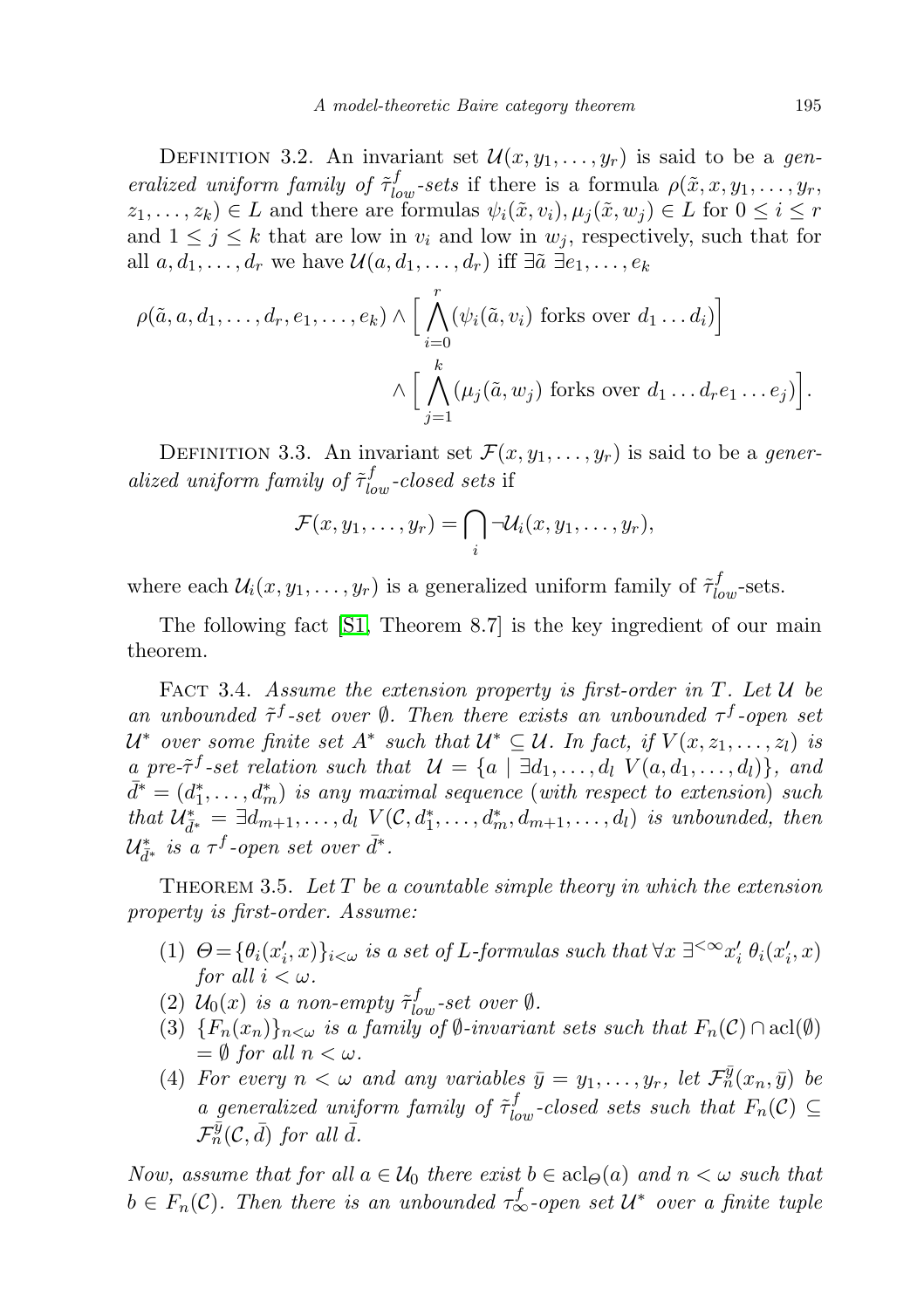$\bar{d}^*$  and variables  $\bar{y}^*$  of the sort of  $\bar{d}^*$ , and  $n^* < \omega$  such that  $\mathcal{U}^* \subseteq \mathcal{F}^{\bar{y}^*}_{n^*}(\mathcal{C}, \bar{d}^*) \cap \operatorname{acl}_\Theta(\mathcal{U}_0).$ 

*Proof.* First, we may assume  $\Theta$  is downwards closed (i.e. if  $\theta \in \Theta$  and  $\theta' \vdash \theta$  then  $\theta' \in \Theta$ ; note that since L is countable the closure of  $\Theta$  in this sense remains countable). Assume the conclusion of the theorem is false. To get a contradiction, it will be sufficient to show the following.

<span id="page-5-0"></span>SUBCLAIM 3.6. For every non-empty  $\tilde{\tau}_{low}^f$ -set  $\mathcal{U} \subseteq \mathcal{U}_0$  over  $\emptyset$ , every  $\theta \in \Theta$ , and every  $n < \omega$  there exists a non-empty  $\tilde{\tau}_{low}^f$ -set  $\mathcal{U}^* \subseteq \mathcal{U}$  over  $\emptyset$  such that either  $\neg \exists x' \theta(x', a)$  for all  $a \in \mathcal{U}^*$ , or for all  $a \in \mathcal{U}^*$  there exists  $b \models \theta(x', a) \text{ with } b \notin F_n(\mathcal{C}).$ 

First, we show this is sufficient. Construct a decreasing sequence  $(\mathcal{U}_m \mid$  $m < \omega$ ) of non-empty  $\tilde{\tau}_{low}^f$ -sets that begins at  $\mathcal{U}_0$ , and for every  $m < \omega$  the set  $\mathcal{U}_{m+1}$  is obtained from  $\mathcal{U}_m$  by applying Subclaim [3.6](#page-5-0) for an appropriate pair  $(\theta, n)$  (that corresponds to m by a fixed bijection of  $\Theta \times \omega$  with  $\omega$ ). By Remark [2.11](#page-3-0) and compactness,  $\bigcap \mathcal{U}_m \neq \emptyset$ , so there exists  $a^* \in \mathcal{U}_0$  such that for all  $\theta \in \Theta$  either  $\neg \exists x' \; \theta(x', a^*)$ , or for every  $n < \omega$  there exists  $b_{n,\theta} \models \theta(x', a^*)$  such that  $b_{n,\theta} \notin F_n(\mathcal{C})$ . Now, by the assumption of the theorem there exist  $\theta(x',x) \in \Theta$ ,  $b^*$  and  $n^* < \omega$  such that  $\theta(b^*, a^*)$  and  $b^* \in F_{n^*}(\mathcal{C})$ . As  $\Theta$  is downwards closed, there exists  $\theta^*(x', x) \in \Theta$  such that  $\theta^*(x',x) \vdash \theta(x',x)$  and  $\theta^*(x',a^*)$  isolates tp $(b^*/a^*)$  (as it is algebraic). By the above property of  $a^*$ , there exists  $b^{**} \models \theta^*(x', a^*)$  with  $b^{**} \notin F_{n^*}(\mathcal{C})$ , contradicting the fact that  $\theta^*(x', a^*)$  isolates  $tp(b^*/a^*)$  and the assumption that  $F_{n^*}(\mathcal{C})$  is  $\emptyset$ -invariant.

*Proof of Subclaim [3.6.](#page-5-0)* Let  $\mathcal{U}, \theta$  and  $n < \omega$  be given. Let  $V(x, z_1, \ldots, z_l)$ be a pre- $\tilde{\tau}_{low}^f$ -set relation such that

$$
\mathcal{U} = \{a \mid \exists d_1, \ldots, d_l \ V(a, d_1, \ldots, d_l)\},
$$

where  $V$  is defined by:

$$
V(a, d_1, \ldots, d_l) \text{ iff } \exists \tilde{a} \left[ \sigma(\tilde{a}, a, d_1, \ldots, d_l) \wedge \bigwedge_{i=0}^l (\phi_i(\tilde{a}, t_i) \text{ forks over } d_1 \ldots d_i) \right]
$$

for some  $\sigma(\tilde{x}, x, z_1, \ldots, z_l) \in L$  and  $\phi_i(\tilde{x}, t_i) \in L$  which are low in  $t_i$  for  $0 \leq i \leq l$ . Let  $V_{\theta}$  be defined by: for all  $b, d_1, \ldots, d_l \in \mathcal{C}$ ,

$$
V_{\theta}(b, d_1, \ldots, d_l) \quad \text{iff} \quad \exists a \ (\theta(b, a) \wedge V(a, d_1, \ldots, d_l)),
$$

and let

$$
\mathcal{U}_{\theta} = \{b \mid \exists d_1, \ldots, d_l \; V_{\theta}(b, d_1, \ldots, d_l)\}.
$$

Since by the assumption  $F_n(\mathcal{C}) \cap \text{acl}(\emptyset) = \emptyset$ , we may assume  $\mathcal{U}_\theta \cap \text{acl}(\emptyset) = \emptyset$ and  $\mathcal{U}_{\theta}$  is non-empty. Now, let  $\bar{d}^* = (d_1^*, \ldots, d_m^*)$  be a maximal sequence,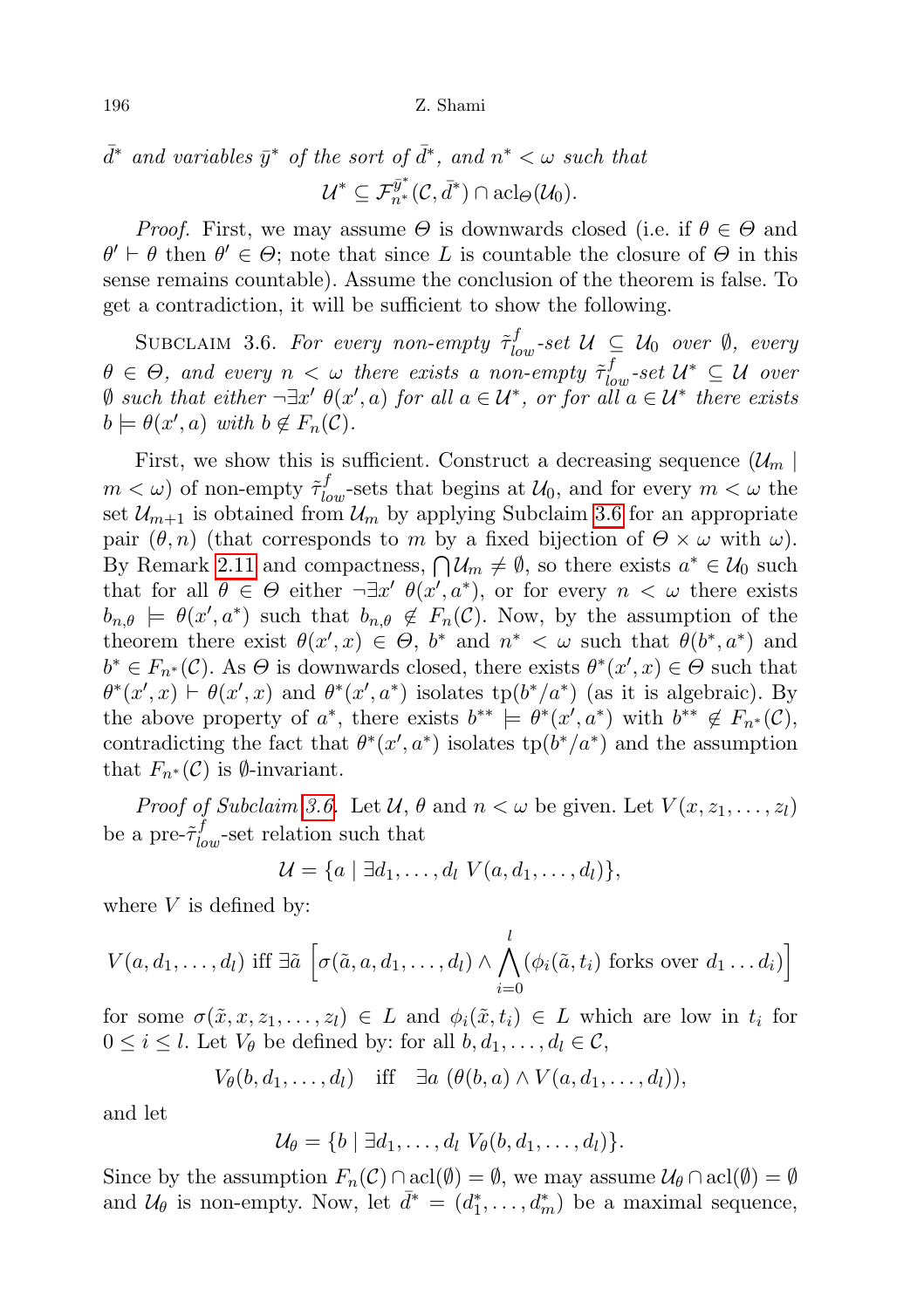with respect to extension  $(0 \le m \le l)$ , such that

$$
\tilde{V}_{\theta}(x') \equiv \exists d_{m+1}, \ldots, d_l \; V_{\theta}(x', d_1^*, \ldots, d_m^*, d_{m+1}, \ldots, d_l)
$$

is non-algebraic. We may assume  $m < l$  (by choosing V appropriately). By Fact [3.4,](#page-4-0)  $\tilde{V}_{\theta}(\mathcal{C})$  is an unbounded basic  $\tau_{\infty}^f$ -open set over  $\bar{d}^*$ . Since we assume the conclusion of the theorem is false,  $\tilde{V}_{\theta}(\mathcal{C}) \nsubseteq \mathcal{F}_{n}^{\bar{y}^*}(\mathcal{C}, \bar{d}^*)$  where  $\bar{y}^* = y_1^*, \ldots, y_m^*$  has the same sort as  $\bar{d}^*$ . Now, let each  $\mathcal{U}_{s,n}(x_n, \bar{y}^*)$  for  $s < \alpha$  be a generalized uniform family of  $\tilde{\tau}_{low}^f$ -sets such that  $\mathcal{F}_n(x_n, \bar{y}^*) =$  $\bigcap_{s\leq \alpha}\neg \mathcal{U}_{s,n}(x_n,\bar{y}^*)$ . Let  $b^*\in \tilde{V}_\theta(\mathcal{C})\setminus \mathcal{F}_n^{\bar{y}^*}(\tilde{\mathcal{C}},\bar{d}^*)$ . So, there exists  $s^*<\alpha$ such that  $b^* \in \mathcal{U}_{s^*,n}(\mathcal{C}, \bar{d}^*)$ . Let  $\rho(\tilde{x}', x_n, y_1^*, \ldots, y_m^*, z_1', \ldots, z_k') \in L$  and let  $\psi_i(\tilde{x}', v_i), \mu_j(\tilde{x}', w_j) \in L$  for  $0 \leq i \leq m$  and  $1 \leq j \leq k$  be low in  $v_i$  and low in  $w_j$  respectively, such that for all  $b, d_1, \ldots, d_m$  we have  $\mathcal{U}_{s^*,n}(b, d_1, \ldots, d_m)$ iff  $∃b ∃e<sub>1</sub>, ..., e<sub>k</sub>$ 

$$
\rho(\tilde{b}, b, d_1, \ldots, d_m, e_1, \ldots, e_k) \wedge \Big[ \bigwedge_{i=0}^m (\psi_i(\tilde{b}, v_i) \text{ forks over } d_1 \ldots d_i) \Big] \newline \wedge \Big[ \bigwedge_{j=1}^k (\mu_j(\tilde{b}, w_j) \text{ forks over } d_1 \ldots d_m e_1 \ldots e_j) \Big].
$$

Now, let  $d_{m+1}^*, \ldots, d_l^*$  and  $a^*, \tilde{a}^*$  and  $E^* = (e_1^*, \ldots, e_k^*)$  and  $\tilde{b}^*$  be such that

$$
(*1) \quad \theta(b^*,a^*) \wedge \sigma(\tilde{a}^*,a^*,d_1^*,\ldots,d_l^*) \wedge \bigwedge_{i=0}^l (\phi_i(\tilde{a}^*,y_i) \text{ forks over } d_1^*,\ldots d_i^*),
$$

$$
(*2) \quad \rho(\tilde{b}^*, b^*, d_1^*, \dots, d_m^*, e_1^*, \dots, e_k^*),
$$
  
\n
$$
(*3) \quad \Big[ \bigwedge_{i=0}^m (\psi_i(\tilde{b}^*, v_i) \text{ forks over } d_1^* \dots d_i^*) \Big] \newline \wedge \Big[ \bigwedge_{j=1}^k (\mu_j(\tilde{b}^*, w_j) \text{ forks over } d_1^* \dots d_m^* e_1^* \dots e_j^*) \Big].
$$

By maximality of  $\bar{d}^*$ , we know  $b^* \in \text{acl}(\bar{d}^*d^*_{m+1})$ . Thus, by taking a nonforking extension of  $\text{tp}(\tilde{b}^*E^*/\text{acl}(\bar{d}^*d_{m+1}^*))$  over  $\text{acl}(d_1^*\dots d_l^*a^*\tilde{a}^*)$  we may assume  $E^*$  is independent of  $d_1^* \dots d_l^* a^* a^*$  over  $\bar{d}^* d_{m+1}^*$  and  $(*1)$ – $(*3)$  still hold. We conclude that

$$
\bigwedge_{i=m+1}^{l} (\phi_i(\tilde{a}^*, t_i) \text{ forks over } d_1^* \dots d_i^* E^*).
$$

Now, we define the  $\tilde{\tau}_{low}^f$ -set  $\mathcal{U}^*$ . First, define a relation  $V^*$  by:  $V^*(a, d_1, \ldots, d_m, e_1, \ldots, e_k, d_{m+1}, \ldots, d_l)$  iff  $\exists \tilde{a}, b, \tilde{b}$   $(\theta^* \wedge V_0^* \wedge V_1^* \wedge V_2^*),$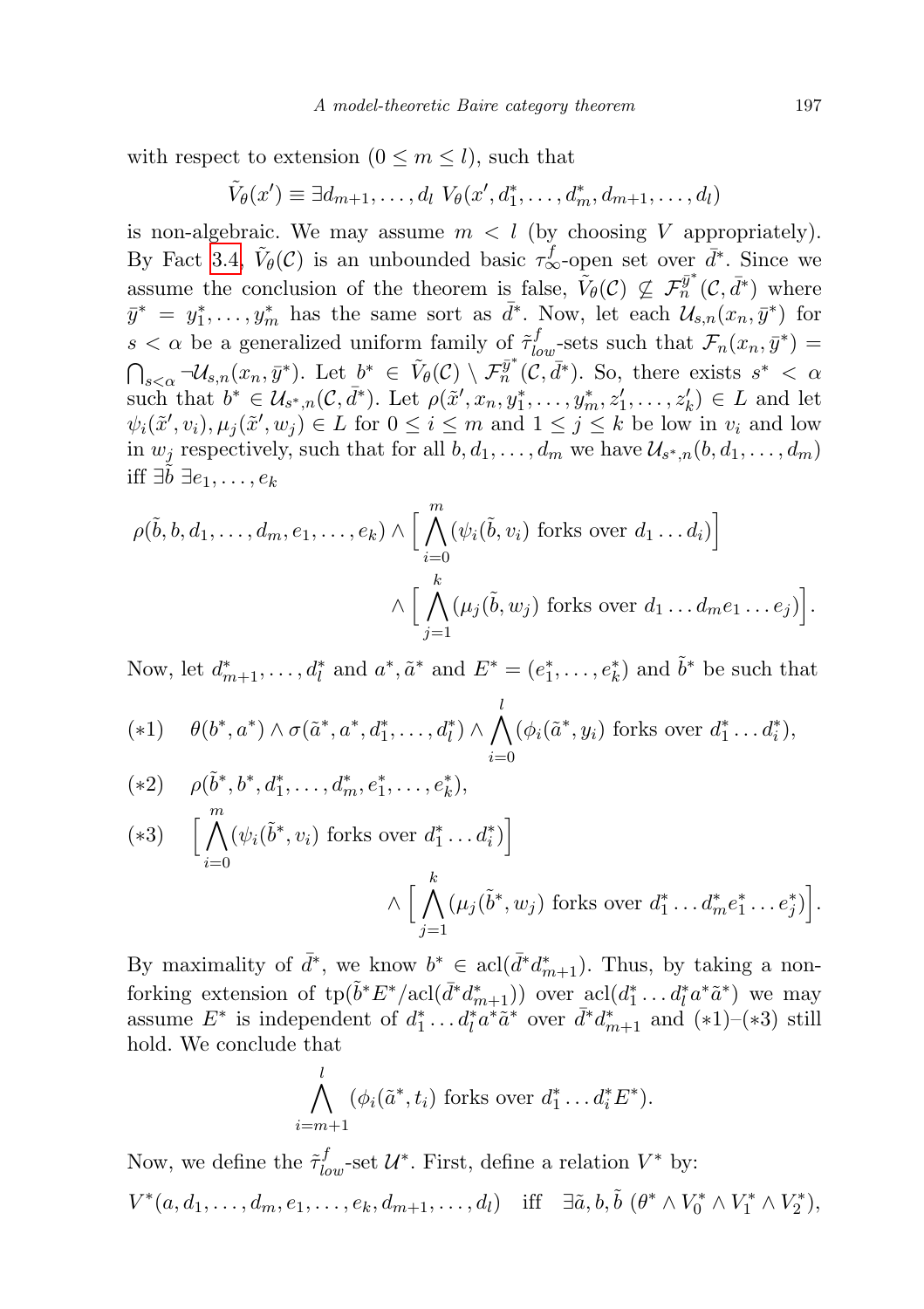where  $\theta^*$  is defined by:  $\theta^*(\tilde{a}, b, \tilde{b}, a, d_1, \ldots, d_m, e_1, \ldots, e_k, d_{m+1}, \ldots, d_l)$  iff  $\theta(b,a) \wedge \sigma(\tilde{a},a,d_1,\ldots,d_l) \wedge \rho(\tilde{b},b,d_1,\ldots,d_m,e_1,\ldots,e_k),$ 

 $V_0^*$  is defined by:  $V_0^*(\tilde{a}, \tilde{b}, d_1, \ldots, d_m)$  iff

$$
\bigwedge_{i=0}^{m} (\phi_i(\tilde{a}, t_i) \vee \psi_i(\tilde{b}, v_i) \text{ forks over } d_1 \dots d_i),
$$

 $V_1^*$  is defined by:  $V_1(\tilde{b}, d_1, \ldots, d_m, e_1, \ldots, e_k)$  iff

$$
\bigwedge_{j=1}^k (\mu_j(\tilde{b}, w_j) \text{ forks over } d_1 \dots d_m e_1 \dots e_j),
$$

and  $V_2^*$  is defined by:  $V_2(\tilde{a}, d_1, ..., d_m, e_1, ..., e_k, d_{m+1}, ..., d_l)$  iff l

$$
\bigwedge_{i=m+1} (\phi_i(\tilde{a}, t_i) \text{ forks over } d_1 \dots d_i e_1 \dots e_k).
$$

Note that  $V^*$  is a pre- $\tilde{\tau}_{low}^f$ -set. Let

 $\overline{m}$ 

$$
\mathcal{U}^* = \{a \mid \exists d_1, \ldots, d_m, e_1, \ldots, e_k, d_{m+1}, \ldots, d_l
$$
  

$$
V^*(a, d_1, \ldots, d_m, e_1, \ldots, e_k, d_{m+1}, \ldots, d_l)\}.
$$

By the definition of  $\mathcal{U}^*$ , we have  $\mathcal{U}^* \subseteq \mathcal{U}$ . Moreover  $\mathcal{U}^*$  is a  $\tilde{\tau}_{low}^f$ -set by Remark [2.2.](#page-1-1) By construction,  $\mathcal{U}^* \neq \emptyset$ . Now, let  $a \in \mathcal{U}^*$ . By the definition of  $\mathcal{U}^*$ , there are  $\tilde{b}, b, d_1, \ldots, d_m, e_1, \ldots, e_k$  such that  $\theta(b, a), \rho(\tilde{b}, b, d_1, \ldots, d_m,$  $e_1, \ldots, e_k$ , and

$$
\bigwedge_{i=0}^{N} (\psi_i(\tilde{b}, v_i) \text{ forks over } d_1 \dots d_i),
$$
\n
$$
\bigwedge_{j=1}^{k} (\mu_j(\tilde{b}, w_j) \text{ forks over } d_1 \dots d_m e_1 \dots e_j).
$$

Thus  $\mathcal{U}_{s^*,n}(b,d_1...d_m)$  and therefore  $\neg \mathcal{F}_n^{\bar{y}^*}(b,d_1...d_m)$ . Hence  $b \notin F_n$  as required.

4. Applications. In this section we give some applications of Theorem [3.5.](#page-4-1) In fact, we will show several instances of this theorem that are apparently new even for stable theories. In this section  $T$  is assumed to be a simple theory and we work in  $\mathcal{C}$ .

We start by pointing out that Theorem [3.5](#page-4-1) generalizes [\[S1,](#page-14-0) Theorem 9.4] that is one of the essential steps towards the proof of supersimplicity of countable simple unidimensional theories with elimination of hyperimaginaries. First recall the following definitions from [\[S1\]](#page-14-0) of stable independence and  $SU_{se}$ -rank.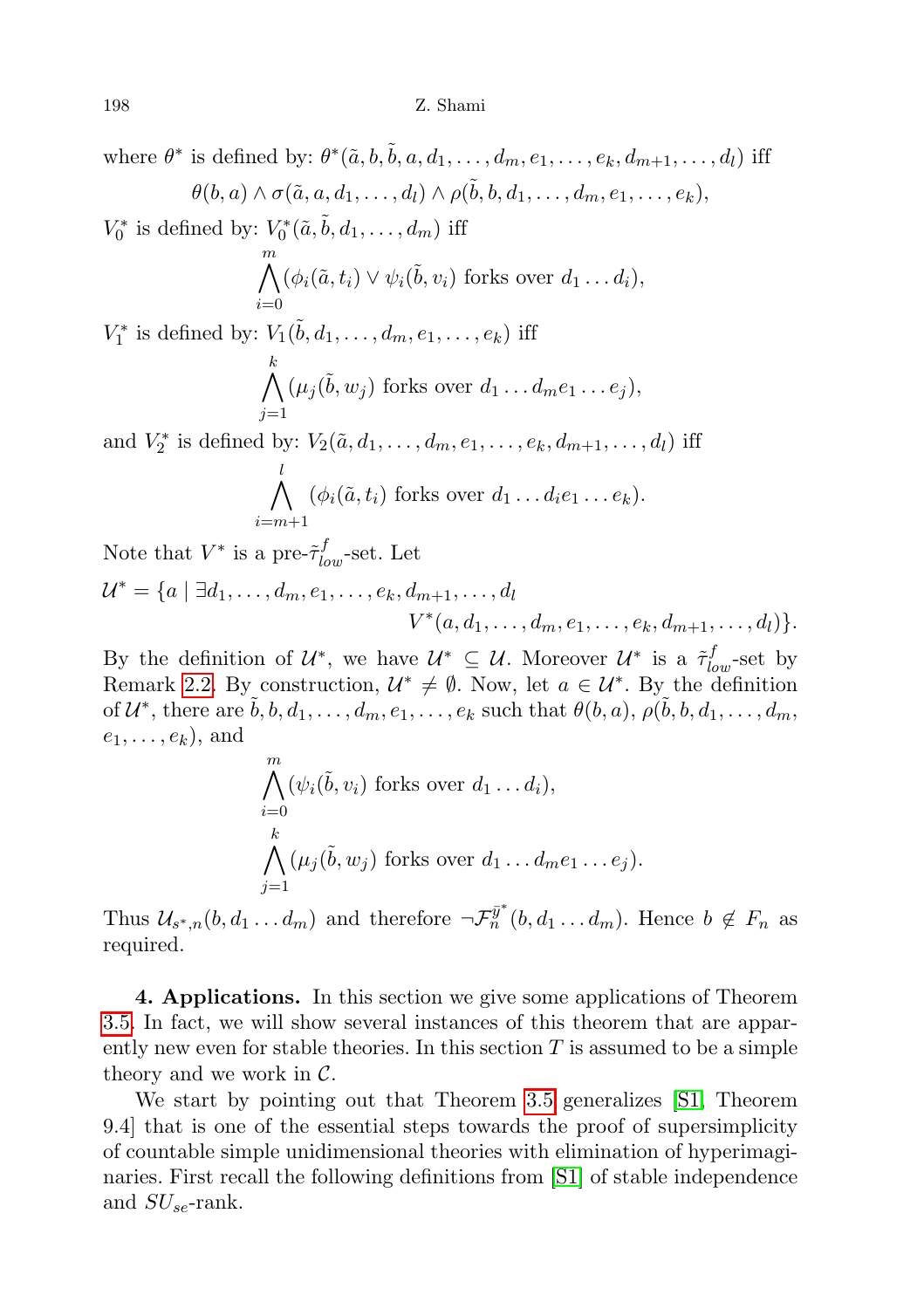DEFINITION 4.1. For  $a \in \mathcal{C}$ ,  $A, B \subseteq \mathcal{C}$ ,  $a \downarrow^s B$  if for some stable  $\phi(x, y)$ A  $\in L$ , there are  $b \subseteq A \cup B$  and  $a' \in \phi(C, b) \cap \text{dcl}(Aa)$  such that  $\phi(x, b)$  forks over A.

DEFINITION 4.2. The  $SU_{se}$ -rank of tp( $a/A$ ) is defined by induction on α: if  $\alpha = \beta + 1$ , then  $SU_{se}(a/A) \ge \alpha$  if there exist  $B_1 \supseteq B_0 \supseteq A$  such that  $a \perp^s B_1$  and  $SU_{se}(a/B_1) \geq \beta$ . For limit  $\alpha$ ,  $SU_{se}(a/A) \geq \alpha$  if  $SU_{se}(a/A) \geq \beta$  $B_0$ for all  $\beta < \alpha$ .

<span id="page-8-1"></span>REMARK 4.3. In [\[S1,](#page-14-0) Lemma 6.8] it is proved that in a simple theory, in which Lstp = stp over sets,  $\int_s^s$  is symmetric. In fact,  $\int_s^s$  is symmetric in any simple theory. Thus for any simple theory, if  $s_0$  and  $s_1$  are finite tuples of sorts and  $n < \omega$  then the set  $\mathcal{F}_n^{s_0, \tilde{s}_1}$  defined by

$$
\mathcal{F}_n^{s_0, s_1} = \{(a, A) \in \mathcal{C}^{s_0} \times \mathcal{C}^{s_1} \mid SU_{se}(a/A) < n\}
$$

is a generalized uniform family of  $\tilde{\tau}^f_{low}$ -closed sets.

*Proof.* To prove that  $\int^s$  is symmetric, first recall [\[S1,](#page-14-0) Claim 6.5]:

<span id="page-8-0"></span>FACT 4.4. Let T be simple. Let  $\phi(x, y) \in L$  be stable. Assume  $a \bigcup b$  and A  $a' \downarrow$ <sub>A</sub> b and  $\text{Lstp}(a/A) = \text{Lstp}(a'/A)$ . Then  $\phi(a, b)$  iff  $\phi(a', b)$ .

By the proof of symmetry of stable independence [\[S3,](#page-15-2) Lemma 6.8] it will be sufficient to prove Fact [4.4](#page-8-0) with the weaker assumption  $\text{stp}(a) =$  $\text{stp}(a')$  instead of the assumption  $\text{Lstp}(a) = \text{Lstp}(a')$  (we may clearly assume  $A = \emptyset$ . Indeed, assume  $\text{stp}(a) = \text{stp}(a')$ . Now, for every complete type  $q \in S(\emptyset)$  let  $E_q$  be the equivalence relation defined by:  $E_q(a, a')$  iff "for every  $b \models q$  that is independent of aa' we have  $[\phi(a, b)$  iff  $\phi(a', b)]$ ". Then  $E_q$  is Stone-open. By Fact [4.4,](#page-8-0) equality of the Lascar strong type refines  $E_q$ . Thus  $E_q$  is a  $\emptyset$ -definable finite equivalence relation (as a bounded Stone-open equivalence relation is definable [\[S3,](#page-15-2) Lemma 7]). Now, by the assumption that  $\text{stp}(a) = \text{stp}(a'), E_q(a, a')$  for all complete q. Thus, by extension we infer that for every b, if each of a and a' is independent of b, then  $\phi(a, b)$  iff  $\phi(a',b)$ .

We now explain the last phrase. We need to show that  $\neg \mathcal{F}_n^{s_0,s_1}$  is a disjunction of invariant sets, each of which is a generalized uniform family of  $\tilde{\tau}_{low}^f$ -sets for all  $s_0$ ,  $s_1$  and n as above. Indeed, by symmetry of  $\downarrow^s$ ,  $\neg \mathcal{F}_n^{s_0, s_1}$  (a, A) iff there are  $b_1, c_1, \ldots, b_n, c_n$  such that  $c_i$  $\cdot$ <sup>s</sup>  $Ab_1c_1...b_{i-1}c_{i-1}b_i$ a for all

 $1 \leq i \leq n$ . By the definition of  $\downarrow^s$ , this can be easily seen to be equivalent to a disjunction of the required form (since any stable  $\phi(x, y) \in L$  is low in both x and  $y$ ).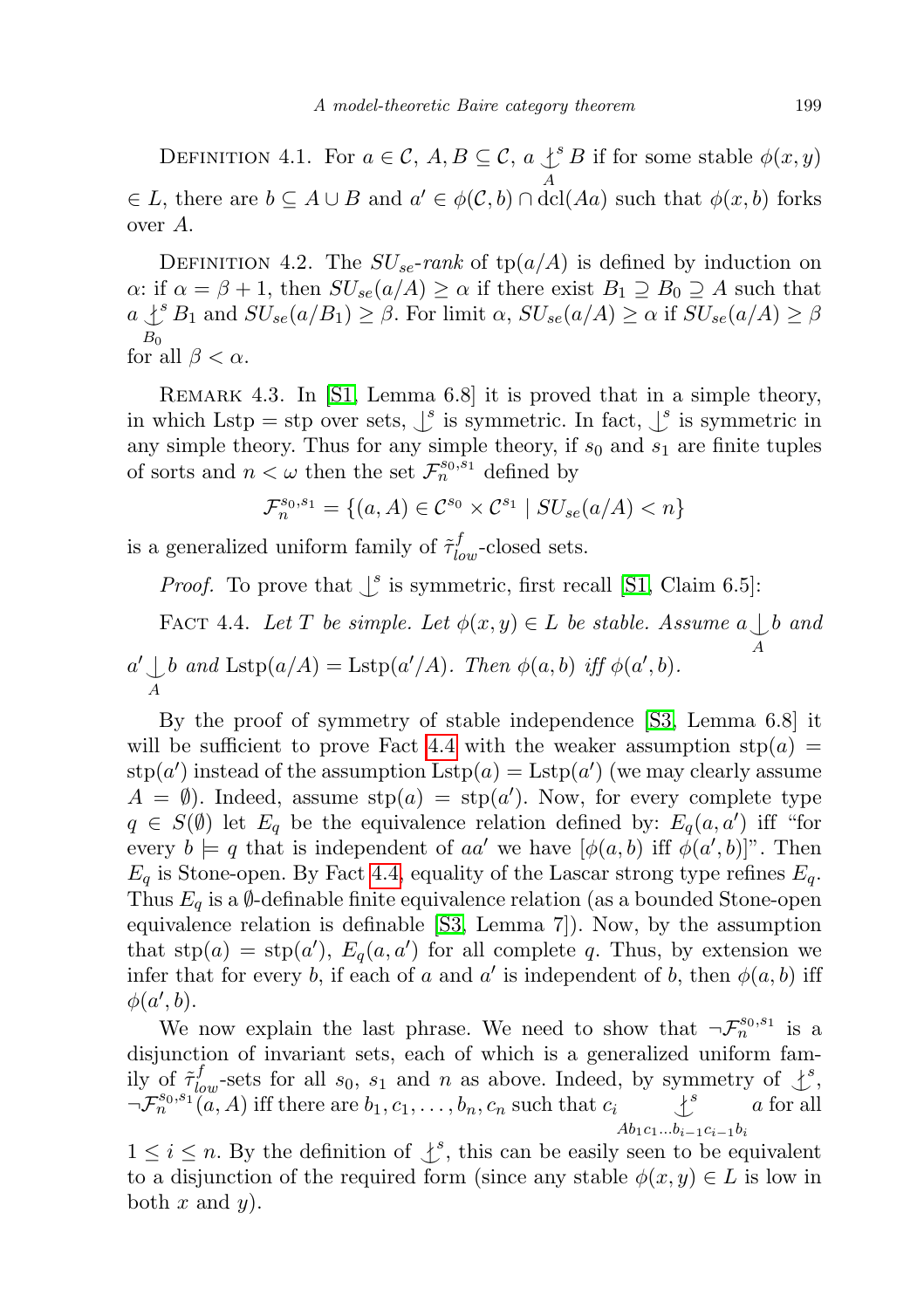For an A-invariant set V, we set  $\operatorname{acl}_1(V) = \{a' \mid a' \in \operatorname{acl}(a) \text{ for some }$  $a \in V^1$ . The following corollary generalizes [\[S1,](#page-14-0) Theorem 9.4].

COROLLARY 4.5. Let  $T$  be a countable simple theory in which the extension property is first-order. Let  $\mathcal{U}_0$  be a non-empty  $\tilde{\tau}_{low}^f$ -set. Assume for every  $a \in \mathcal{U}_0$  there exists  $a' \in \text{acl}(a) \setminus \text{acl}(\emptyset)$  such that  $\widetilde{SU}_{se}(a') < \omega$ . Then there exists an unbounded  $\tau_{\infty}^f$ -open set  $\mathcal{U} \subseteq \operatorname{acl}_1(\mathcal{U}_0)$  over a finite set such that  $U$  has bounded finite  $SU_{se}$ -rank.

*Proof.* Let x be the variable of  $U_0$ , so  $U_0 = U_0(x)$ . Let

 $\Theta = \{ \theta(x', x) \mid \exists^{\leq \infty} x' \theta(x', x), x' \text{ any variable} \}.$ 

Let S be the set of sorts. Let  $I : \omega \to S \times \omega$  be a bijection, and  $I_1, I_2$  the projections of I to the first and second coordinate, respectively. Now, for each  $n < \omega$  let  $F_n = \{a \in C^{I_1(n)} \setminus \text{acl}(\emptyset) \mid SU_{se}(a) < I_2(n)\}\)$ . Now, for every finite tuple of variables Y and  $n < \omega$  let  $s(Y)$  be the finite sequence of sorts of Y and let

$$
\mathcal{F}_n^Y = \{ (a, A) \in \mathcal{C}^{I_1(n)} \times \mathcal{C}^{s(Y)} \mid SU_{se}(a/A) < I_2(n) \}.
$$

By the definition of the  $SU_{se}$ -rank,  $F_n(\mathcal{C}) \subseteq \mathcal{F}_n^Y(\mathcal{C}, A)$  for every  $n < \omega$  and all Y, A. By Remark [4.3,](#page-8-1)  $\mathcal{F}_n^Y$  is a generalized uniform family of  $\tilde{\tau}_{low}^f$ -closed sets for all  $Y$ ,  $n$ . By our assumptions, we see that the assumptions of Theorem [3.5](#page-4-1) hold for  $\mathcal{U}_0(x)$ ,  $\Theta$ ,  $\{F_n\}_n$  and  $\{\mathcal{F}_n^Y\}_{Y,n}$ , and thus by its conclusion we are done.

<span id="page-9-0"></span>COROLLARY 4.6. Let T be a countable theory with wnfcp. Let  $\mathcal{U}_0$  be an unbounded  $\tilde{\tau}^f$ -set over  $\emptyset$  of finite SU-rank. Then there exists a finite set A and an SU-rank 1 formula  $\theta \in L(A)$  such that  $\theta^{\mathcal{C}} \subseteq \mathcal{U}_0 \cup \text{acl}(A)$ .

*Proof.* First, by modifying  $U_0$ , we may assume  $U_0 \cap \text{acl}(\emptyset) = \emptyset$ . Let  $\Theta = \{x' = x\}, \mathcal{U}_0(x) = \mathcal{U}_0.$  Let  $s(x)$  be the sort of x. Now, for each  $n < \omega$  let

$$
F_n = \{ a \in C^{s(x)} \setminus \operatorname{acl}(\emptyset) \mid SU(a) < n \}.
$$

For every finite tuple of variables Y and  $n < \omega$  let  $s(Y)$  be the finite sequence of sorts of Y and let

$$
\mathcal{F}_n^Y = \{ (a, A) \in \mathcal{C}^{s(x)} \times \mathcal{C}^{s(Y)} \mid SU(a/A) < n \}.
$$

By symmetry of forking and the assumption that T is low, each  $\mathcal{F}_n^Y$  is a generalized uniform family of  $\tilde{\tau}_{low}^f$ -closed sets. Clearly,  $F_n(\mathcal{C}) \subseteq \mathcal{F}_n^Y(\mathcal{C}, A)$ for all  $n < \omega$  and Y, A. By our assumption, the assumptions of Theorem [3.5](#page-4-1) are satisfied for  $\mathcal{U}_0$ ,  $\Theta$ ,  $\{F_n\}_n$  and  $\{\mathcal{F}_n^Y\}_{Y,n}$  and thus by its conclusion there exists an unbounded  $\tau_{\infty}^f$ -open set  $\mathcal{U}^* \subseteq \mathcal{U}_0$  over a finite set  $A_0$  and  $\mathcal{U}^*$  has bounded finite SU-rank. By Fact [2.8,](#page-3-1) there exists a finite set  $A \supseteq A_0$  and there exists an SU-rank 1 formula  $\theta \in L(A)$  such that  $\theta^{\mathcal{C}} \subseteq \mathcal{U}^* \cup \text{acl}(A)$ .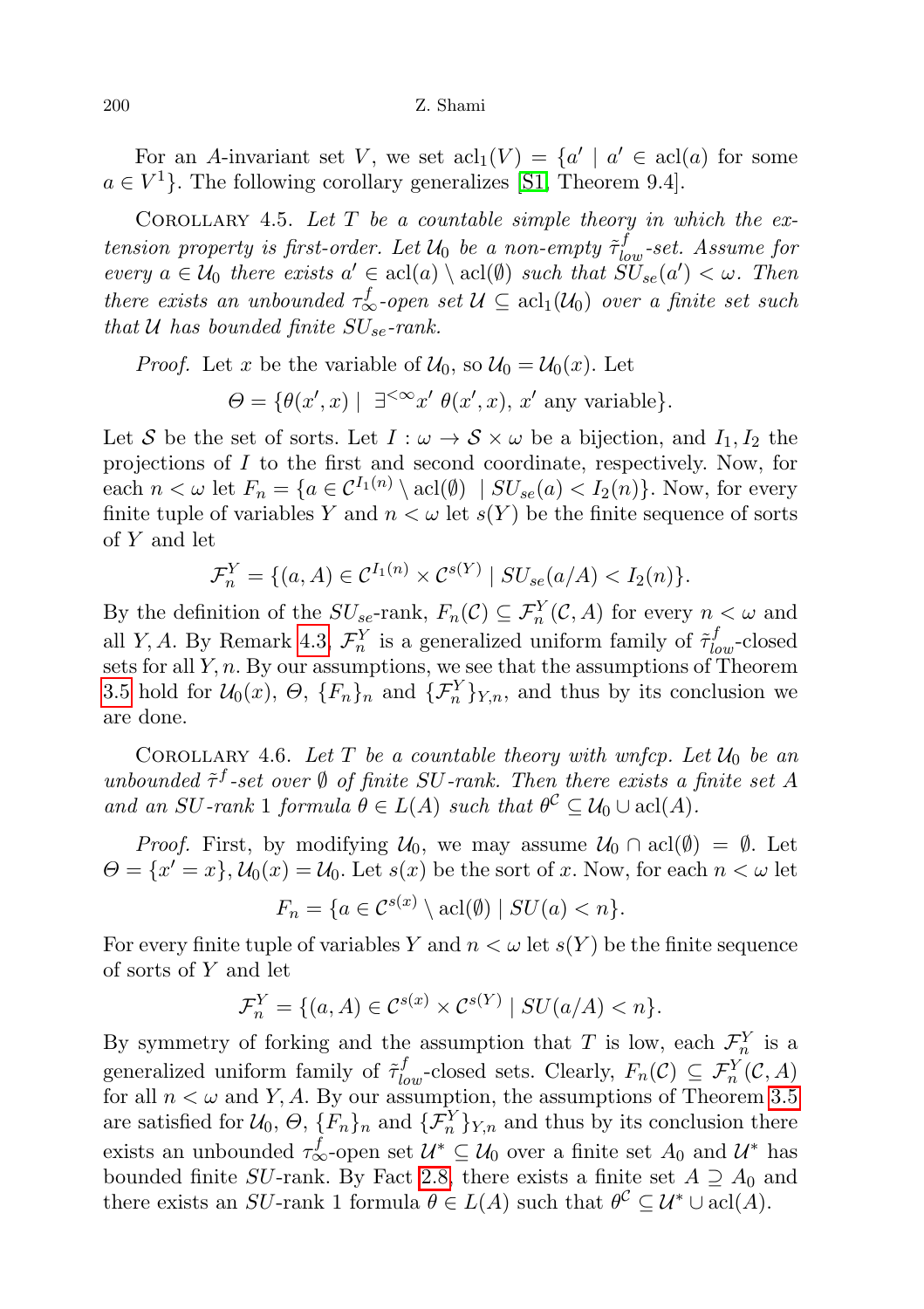COROLLARY 4.7. Let T be a countable theory with wnfcp. Let  $\mathcal{U}_0$  be a non-empty  $\tilde{\tau}^f$ -set over  $\emptyset$ . Assume that for every  $a \in \mathcal{U}_0$  there exists a' in  $\text{acl}(a) \setminus \text{acl}(\emptyset)$  such that  $SU(a') < \omega$ . Then there exists a finite set A and an  $SU\text{-}rank\ 1 \text{ formula }\theta\in L(A) \text{ such that } \theta^{\mathcal{C}}\subseteq \text{acl}(U_0)\cup \text{acl}(A).$ 

Proof. Just like the proof of Corollary [4.6.](#page-9-0)

5. Dichotomies for countable theories with wnfcp. In this section we show that the dichotomy [\[S1,](#page-14-0) Theorem 5.5] implies a strong dichotomy between essential 1-basedness and supersimplicity in the case  $T$  is a countable wnfcp theory that eliminates hyperimaginaries. Before we state the above dichotomy for the special case of the  $\tau^f$ -topologies (simplified version), let us recall the basic definitions. In this section  $T$  is assumed to be simple and we work in  $C = C<sup>eq</sup>$ .

First, let us fix some notations and terminology. Let  $V, W$  be invariant sets. We say that V is generated over W by a small set B if  $V \subseteq \text{dcl}(W \cup B)$ . We say that V is *generated over* W if it is generated over W by some small set. If V is A-invariant, we say that V is (almost) W-internal over A if for every  $a \in V$  there exists  $B \supseteq A$ , over which W is invariant, that is independent of a over A and there exists a tuple  $\bar{c}$  of realizations of W such that  $a \in \text{dcl}(B, \overline{c})$  ( $a \in \text{acl}(B, \overline{c})$ , respectively). If we say that V is W-internal (without specifying over what set) then we mean that  $V$  is  $W$ -internal over the set that  $V$  comes with (e.g. in case it is a partial type, we consider it with its specified parameters). Note that if both  $V$  and  $W$  are  $A$ -invariant then for all  $B, C \supseteq A$ , V is (almost) W-internal over B iff V is (respectively, almost) *W*-internal over  $C$ .

DEFINITION 5.1. A type  $p \in S(A)$  is said to be *essentially* 1-based by *means of the*  $\tau^f$ -topologies if for every finite tuple  $\bar{c}$  from p and for every type-definable  $\tau^f$ -open set U over  $A\bar{c}$ , the set  $\{a \in \mathcal{U} \mid \text{Cb}(a/A\bar{c}) \notin \text{bdd}(aA)\}\$ is nowhere dense in the Stone topology of  $U$ .

We now state [\[S1,](#page-14-0) Theorem 5.5] for the  $\tau^f$ -topologies (in fact, it is a special case of it when working over constants). Also, as indicated at the end of the proof of this fact, the finite  $SU$ -rank  $\tau$ -open set we obtained is almost  $p_0$ -internal.

<span id="page-10-0"></span>FACT 5.2. Let T be a countable simple theory with PCFT that eliminates hyperimaginaries. Let  $p_0$  be a partial type over  $\emptyset$  of SU-rank 1. Then either there exists an unbounded  $\tau^f$ -open set over some countable set that is almost internal to  $p_0$  (in particular, has finite SU-rank) or every type  $p \in S(A)$ , with A countable, that is internal in  $p_0$  is essentially 1-based by means of the  $\tau^f$ -topologies.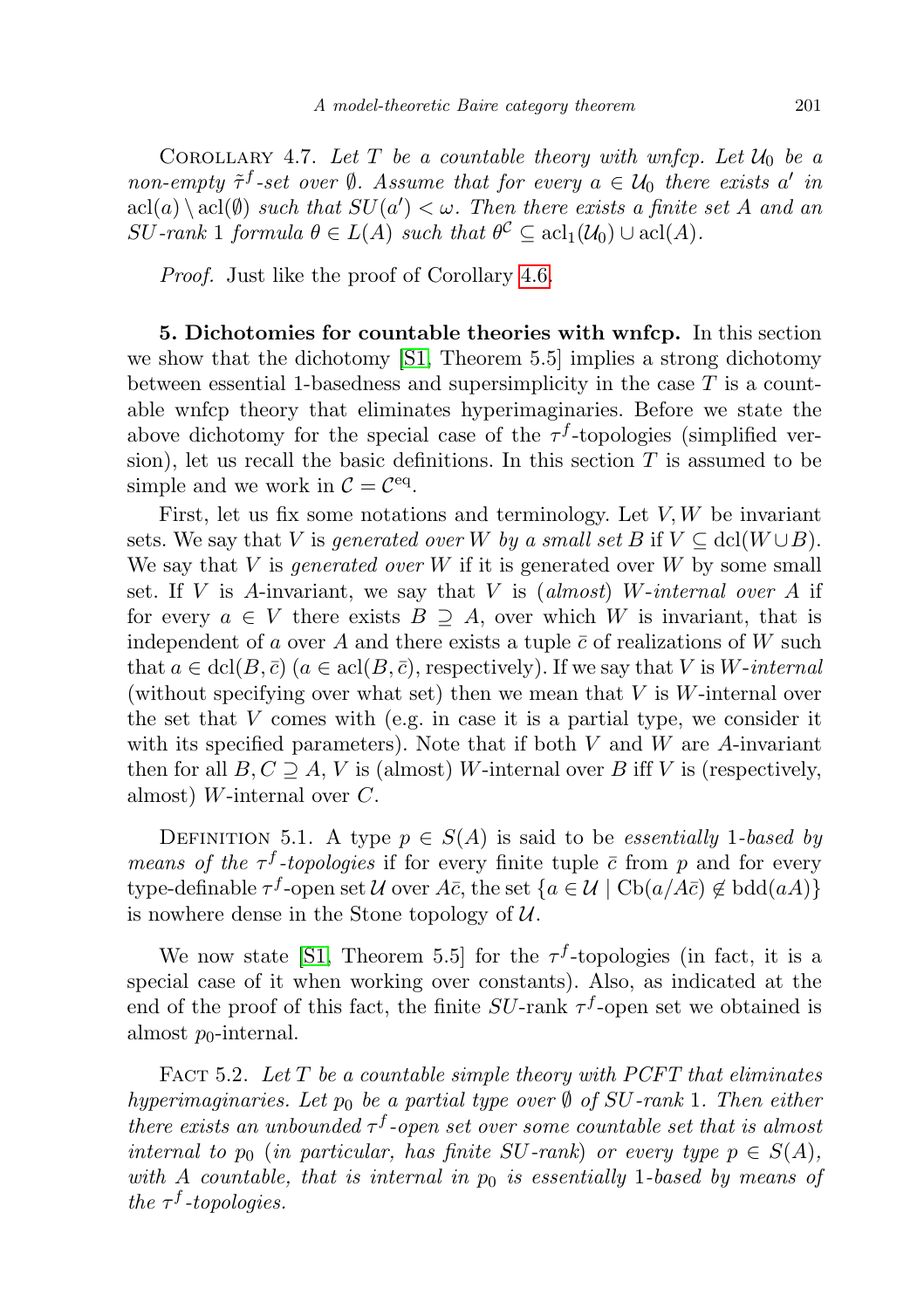#### 202 Z. Shami

<span id="page-11-0"></span>THEOREM 5.3. Let  $T$  be a countable theory with wnfcp that eliminates hyperimaginaries. Let p be a partial type over  $\emptyset$  of SU-rank 1. Then either

- (1) every type  $q \in S(A)$ , with A countable, that is internal in p is essentially 1-based by means of the  $\tau^f$ -topologies, or
- (2) there exists a weakly minimal definable set  $(in L(C))$  that is generated over  $p(\mathcal{C})$ .

Proof. Assume (1) is false. By Fact [5.2,](#page-10-0) there exists an unbounded typedefinable  $\tau^f$ -open set U over some countable set A such that  $tp(a/A)$  is almost *p*-internal for every  $a \in \mathcal{U}$ .

SUBCLAIM 5.4. There exists an unbounded type-definable  $\tau^f$ -open set  $\mathcal{U}^*$ over A that is generated over  $p(\mathcal{C})$ .

*Proof.* By [\[BW\]](#page-14-5) or [\[S2,](#page-15-3) Corollary 4.9], for every  $a \in \mathcal{U} \setminus \text{acl}(A)$  there exists  $a' \in \text{dcl}(aA) \setminus \text{acl}(A)$  such that  $\text{tp}(a'/A)$  has a fundamental system of solutions over  $p(\mathcal{C})$  (i.e. tp $(a'/A)$  is generated over  $p(\mathcal{C})$  by a set of realizations of  $tp(a'/A)$  together with A). In particular, there exists a (finite) set A' of realizations of  $tp(a'/A)$  that is independent of a' over A and a tuple  $\bar{c}$ of realizations of p such that  $a' \in \text{dcl}(A'A\overline{c})$ . For any A-definable functions  $f, g$  let

$$
F_{f,g} = \{ a \in \mathcal{U} \mid f(a) = g(\bar{b}, \bar{c}) \notin \text{acl}(A) \text{ for some } \bar{b}, \bar{c} \text{ with } f(a) \downarrow \bar{b},
$$
  
where  $\bar{c}$  is a tuple of realizations of  $p$ ,

and  $\bar{b}$  is a tuple of realizations of tp( $f(a)/A$ ).

By Remark [2.3\(](#page-2-0)3), each  $F_{f,g}$  is  $\tau^f$ -closed over A. Thus, by the Baire category theorem for the  $\tau^f$ -topology (by Remark [2.3\(](#page-2-0)2),  $\mathcal{U} \setminus \text{acl}(A), \tau^f$ ) is a Baire space) there are A-definable functions  $f^*, g^*$  such that  $F_{f^*, g^*}$  has non-empty interior in the  $\tau^f$ -topology over A. By Fact [2.7](#page-2-1) there exists an unbounded type-definable  $\tau^f$ -open set  $\mathcal{U}^*$  over A such that for every  $a \in \mathcal{U}^*$ there exists a tuple b of realizations of  $\text{tp}(a/A)$  that is independent of a over A such that  $a = g^*(\bar{b}, \bar{c})$  for some tuple  $\bar{c}$  of realizations of p. The subclaim follows now directly from [\[S2,](#page-15-3) Theorem 3.7]:

FACT 5.5. Let  $p \in S(\emptyset)$  and let R be  $\emptyset$ -invariant. Suppose the internality of p in  $R$  is witnessed by a generic parameter whose type q is almost- $R$ internal. Then p is generated over  $R$  by a set of realizations of q.

Now, as  $\mathcal{U}^*$  has bounded finite SU-rank (the bound is determined by  $g^*$ ), by Fact [2.8,](#page-3-1) there exists an SU-rank 1 formula  $\theta(x, b)$  such that  $\theta(C, b) \subseteq$  $\mathcal{U}^* \cup \text{acl}(Ab)$ . Thus (2) follows.

5.1. A trichotomy for countable theories with nfcp. Here we prove a trichotomy for countable theories with nfcp. In this subsection we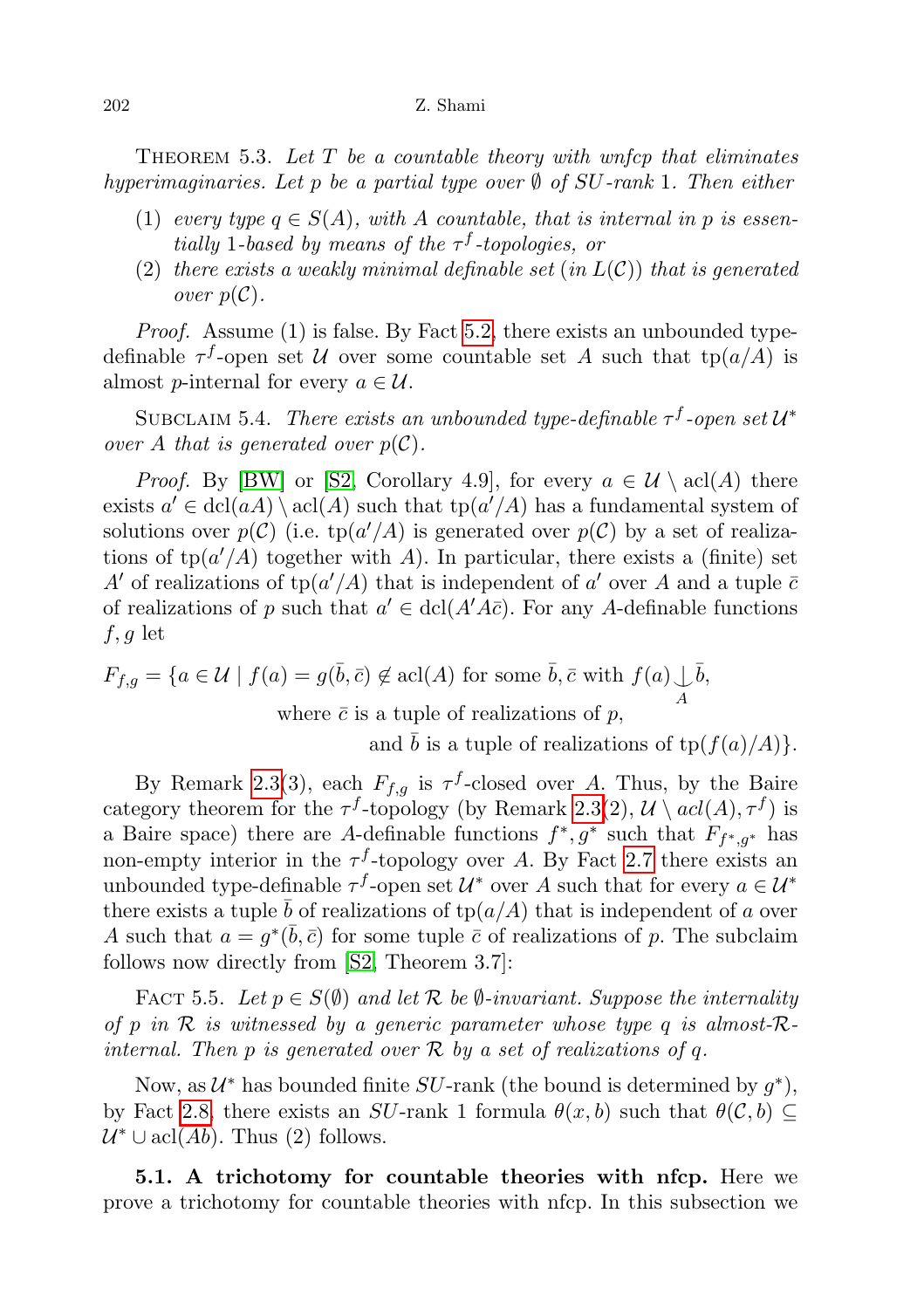work in a large saturated model  $C = C<sup>eq</sup>$  of a simple theory T with elimination of hyperimaginaries unless stated otherwise.

We begin with some standard terminology and remarks. For a definable set D over A we denote by  $D^*$  the induced structure on D over A, namely,  $D^*$ is the set D equipped with all A-definable relations in C that are subsets of  $D<sup>n</sup>$  for some n. Then clearly  $D^*$  has elimination of quantifiers and therefore saturated.

DEFINITION 5.6. Let D be a type-definable set over a set A. We say that D is 1-based if for every finite tuple  $\bar{a}$  of realizations of D and set  $B \supseteq A$ , we have  $Cb(\bar{a}/B) \in \text{acl}(\bar{a}A)$ . A type-definable group G over A is said to be 1-based if its underlying set is.

<span id="page-12-1"></span>REMARK 5.7. (1) A type-definable set D over A is 1-based iff  $\bar{a}$  is independent of  $\bar{a}'$  over  $\operatorname{acl}(A\bar{a}) \cap \operatorname{acl}(A\bar{a}')$  for any finite tuples  $\bar{a}$  and  $\bar{a}'$  from D.  $(2)$  Let D be a definable set over A. Then

- (i) if T is stable (simple), so is  $\text{Th}(D^*),$
- (ii) if  $D^*$  is 1-based then D is 1-based (as a type-definable set),
- (iii) if D is stably embedded (e.g. T is stable), and p is a partial type of  $D^*$ , then  $\text{RM}_{D^*}(p) = \text{RM}(p_D)$  (where  $p_D$  is just the conjunction of  $p$  with appropriate power of  $D$ , RM is the usual Morley rank in  $C$ , and  $RM_{D^*}$  is the Morley rank in  $D^*$ ).

<span id="page-12-0"></span>LEMMA 5.8. Assume L is countable and  $\theta(\mathcal{C}) \subseteq \text{acl}(p(\mathcal{C}))$ , where p is any partial type over  $\emptyset$  and  $\theta(x) \in L$  is non-algebraic. Then

- (1) there exists a  $\emptyset$ -definable  $\theta^*(x) \vdash \theta(x)$  and  $\emptyset$ -definable functions f, g and  $n < \omega$  such that  $f[\theta^*(\mathcal{C}) \setminus \text{acl}(\emptyset)] \subseteq g[p^n(\mathcal{C})]$  and  $f[\theta^*(\mathcal{C})]$  is non-algebraic, and
- (2) if p is minimal then  $f[\theta^*(\mathcal{C})]$  has ordinal Morley rank and thus contains a strongly minimal formula.

*Proof.* For every  $a \in \theta(\mathcal{C}) \setminus \text{acl}(\emptyset)$  there exist  $n < \omega$  and  $\overline{c} \in p^{n}(\mathcal{C})$  such that  $a \in \text{acl}(\bar{c})$ . Let  $e = \text{Cb}(\bar{c}/a)$ . Now, by elimination of hyperimaginaries there exists  $e^* \in \text{acl}(a) \cap \text{dcl}(p(\mathcal{C})) \setminus \text{acl}(\emptyset)$ . Let  $e^{**} = \{e' \mid \text{tp}(e'/a) =$  $\text{tp}(e^*/a)$   $\}$  ( $e^{**}$  is an imaginary element). Then clearly  $e^{**}$  is in dcl(a)  $\cap$  $\text{dcl}(p(\mathcal{C})) \setminus \text{acl}(\emptyset)$ . For any appropriate  $\emptyset$ -definable functions  $f, g$  let

$$
F_{f,g} = \{ a \in \theta(\mathcal{C}) \mid \exists \bar{c} \subseteq p(\mathcal{C}) \; [f(a) = g(\bar{c}) \notin \operatorname{acl}(\emptyset)] \}.
$$

Consequently,  ${F_{f,g}}_{f,g}$  is a countable family of Stone-closed sets that covers  $\theta(\mathcal{C}) \setminus \text{acl}(\emptyset)$  and thus by the Baire category theorem for the Stone topology of  $\theta(\mathcal{C}) \setminus \text{acl}(\emptyset)$  we get the required formula  $\theta^* \in L$  and  $\emptyset$ -definable functions  $f, g$  as in (1).

To prove  $(2)$ , assume that p is minimal. Then, by induction on n, we easily find that for every countable set  $A$  the number of (complete) types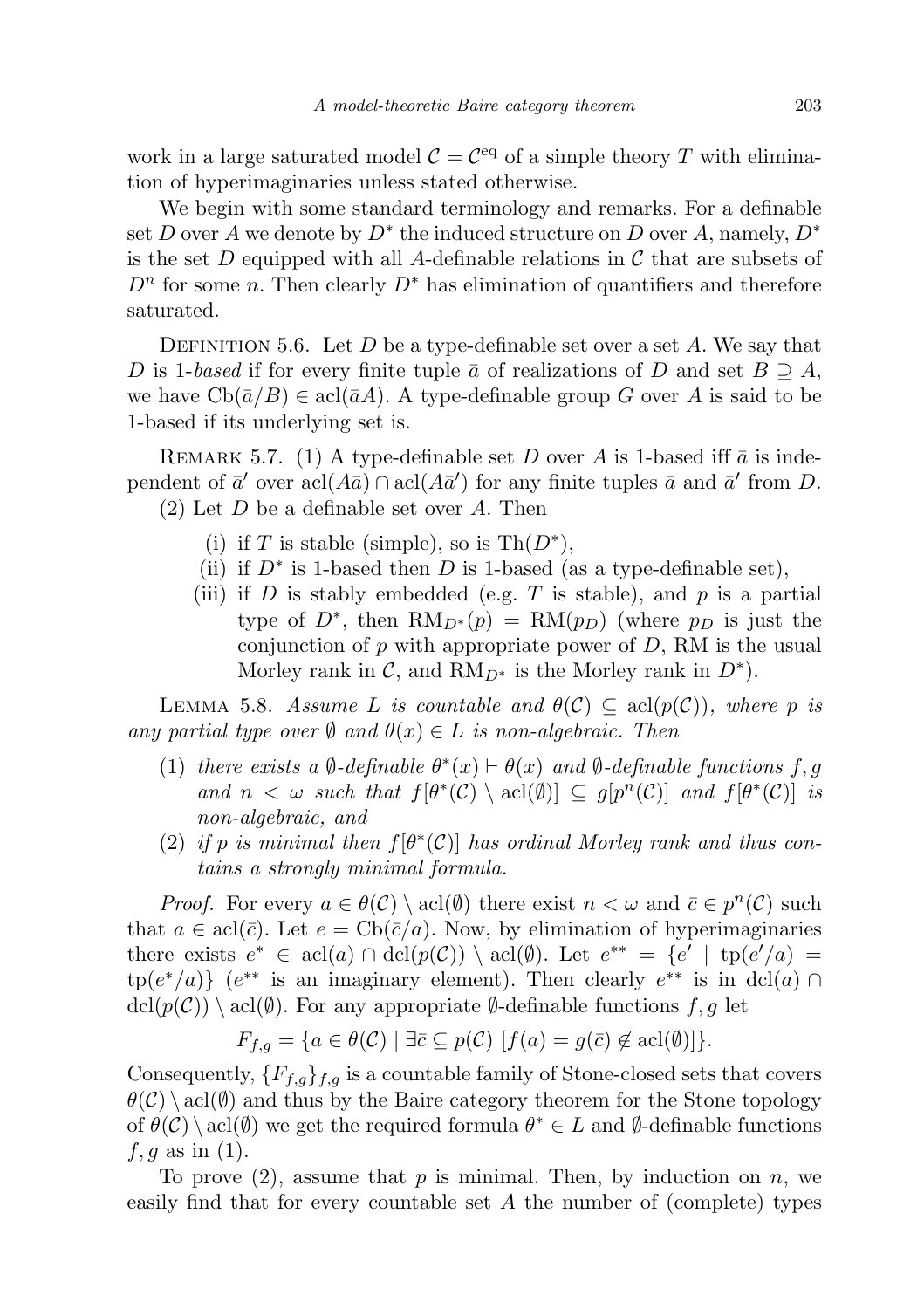of realizations of  $p^n$  over A is countable. Thus by  $(1)$ , for every countable set A the number of complete types over A extending  $f[\theta^*(\mathcal{C})]$  is countable. Therefore  $f[\theta^*(\mathcal{C})]$  has ordinal Morley rank.

We will be using the following two important facts. The first one is Buechler's dichotomy for minimal types (see [\[P1,](#page-14-6) Corollary 3.3]).

<span id="page-13-2"></span>FACT 5.9. Let T be superstable and let  $p \in S(A)$  be a minimal type. Then either p is 1-based or  $RM(p) = 1$ .

The second fact is Wagner's result [\[W\]](#page-15-0) on analysis in 1-based types in simple theories (it generalizes previous results of Hrushovski and Chazidakis).

<span id="page-13-3"></span>FACT 5.10. Let  $T$  be any simple theory and work with hyperimaginaries. Assume  $p \in S(A)$  is analyzable in an A-invariant family of 1-based types. Then p is 1-based.

THEOREM 5.11. Let T be a countable theory with nfcp. Let  $p \in S(\emptyset)$  be minimal. Then either

- (1) every type  $q \in S(A)$ , with A countable, that is internal in p is essentially 1-based by means of the  $\tau^f$ -topologies, or
- (2) there is an infinite definable 1-based group of finite D-rank that is p-internal, or
- (3) there exists a strongly minimal definable set that is p-internal.

Proof. Assume (1) is false. By Theorem [5.3,](#page-11-0) there exists a weakly minimal formula  $\theta(x, b)$  that is p-generated and in particular p-internal (in the stable case an invariant set is  $p$ -internal iff it is  $p$ -generated). First, assume  $\theta(\mathcal{C}, b) \subseteq \text{acl}(p(\mathcal{C}) \cup b)$ . Then by Lemma [5.8,](#page-12-0) there exists a strongly minimal formula  $\phi \in L(\mathcal{C})$  that is *p*-internal (even generated over  $p^{\mathcal{C}}$ ). Thus, we may assume  $\theta(\mathcal{C},b) \not\subseteq \text{acl}(p^{\mathcal{C}} \cup b)$ . Let  $a \in \theta(\mathcal{C},b) \setminus \text{acl}(p^{\mathcal{C}} \cup b)$ . Let  $q = \text{tp}(a/\text{acl}(b))$  and let  $\Gamma = \text{Aut}(q^{\mathcal{C}}/p^{\mathcal{C}} \cup \text{acl}(b))$ . We will be using the following fact [\[S2,](#page-15-3) Theorem 2.9], with its proof, which for simplicity we state for a special case. In the following, for a set  $S$ , possibly large, we let  $DCL(S)$  be the set of all elements in C that are fixed by any automorphism that fixes S pointwise; we say that a set V is *controlled by B over S*, if  $V \subseteq \mathrm{DCL}(B \cup S)$ .

<span id="page-13-0"></span>FACT 5.12. Let  $T$  be any simple theory. Let  $Q$  be a stably embedded type-definable set over  $\emptyset$  and let  $q \in S(\emptyset)$ . Suppose there exists a subset B of  $DCL(q^{\mathcal{C}} \cup Q)$  with  $tp(B) \vdash \text{Lstp}(B)$  such that  $q^{\mathcal{C}}$  is controlled by B over Q. Then  $\Gamma = \text{Aut}(q^{\mathcal{C}}/Q)$  is type-definable with its action on  $q^{\mathcal{C}}$ over ∅.

<span id="page-13-1"></span>REMARK 5.13. It is well known that in a stable theory if q is Q-internal then there is always a set B of realizations of q such that  $q(\mathcal{C}) \subseteq \text{dcl}(Q, B)$ ,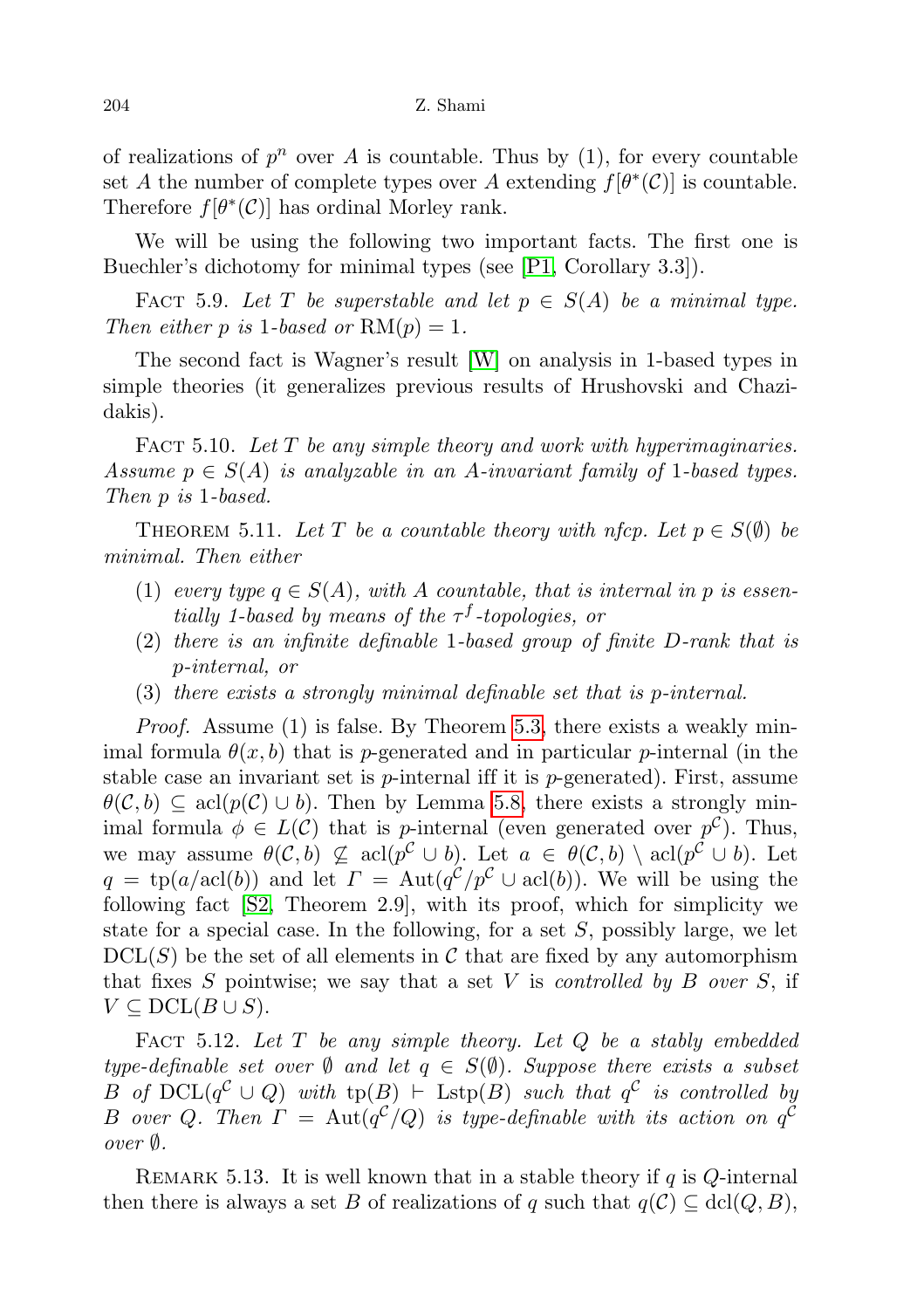in particular, q is controlled by B over  $Q$ ; if q is stationary then B can be taken to be a finite initial segment of a Morley sequence of q and clearly  $tp(B) \vdash \text{Lstp}(B).$ 

Now,  $\Gamma$  in Fact [5.12](#page-13-0) can be interpreted in the following way. As  $\overline{Q}$  is a type-definable stably embedded set, there exists a partial type  $\varSigma_Q(Y,Y')$  expressing that Y, Y' are Q-conjugate, for Y,  $Y'$  = tp(B). Now, let  $\overline{\Gamma_{B^2/Q}(Y,Y')}$ be the type expressing that  $tp(Y) = tp(Y') = tp(B)$  and  $\Sigma_Q(Y, Y')$ . Now, by definition,  $\sigma \in \Gamma = \text{Aut}(q^{\mathcal{C}}/Q)$  iff  $\sigma$  is the restriction to  $q^{\mathcal{C}}$  of some automorphism of C that fixes Q pointwise. As q is controlled by  $B \subseteq \text{DCL}(q^{\mathcal{C}} \cup Q)$ over Q, it is not hard to show (see proof of [\[S2,](#page-15-3) Theorem 2.9]) that  $\Gamma$ can be interpreted as  $\Gamma_{B^2/O}/E$  for a certain  $\emptyset$ -definable equivalence relation E.

By Remark [5.13](#page-13-1) and the fact that  $q(x) \vdash \theta(x, b)$ , there is an infinite type-definable group G over acl(b) that is isomorphic to  $\Gamma$  such that for some acl(b)-definable equivalence relation E and some  $n < \omega$ , we have  $G \subseteq \theta(\mathcal{C},b)^n / E$ . Now, by stability of T, G is an intersection of definable groups over acl(b) [H1, Theorem 2]. By compactness, there is an infinite acl(b)-definable group  $G_0$  that is p-internal and has finite D-rank. By Fact [5.9](#page-13-2) and Remark [5.7\(](#page-12-1)2)(i) applied to the induced structure  $G_0^*$  on  $G_0$  over acl(b), every minimal type r in  $G_0^*$  is either 1-based or of Morley rank 1. Thus if (3) fails, then any such r is 1-based in  $G_0^*$  by Remark [5.7\(](#page-12-1)2)(iii) and stability of T. As  $G_0^*$  has finite  $SU$ -rank, we conclude, when working in  $G_0^*$ , that every non-algebraic type is non-orthogonal to a minimal type, and therefore any type in  $G_0^*$  is analyzable in 1-based types. By Fact [5.10,](#page-13-3)  $G_0^*$  is 1-based. By Remark [5.7\(](#page-12-1)2)(ii),  $G_0$  is 1-based.

## References

- <span id="page-14-4"></span>[\[BPV\]](http://dx.doi.org/10.1016/S0168-0072(03)00018-6) I. Ben-Yaacov, A. Pillay and E. Vassiliev, Lovely pairs of models, Ann. Pure Appl. Logic 122 (2003), 235–261.
- <span id="page-14-5"></span>[\[BW\]](http://dx.doi.org/10.2178/jsl/1082418533) I. Ben-Yaacov and F. Wagner, On almost orthogonality in simple theories, J. Symbolic Logic 69 (2004), 398–408.
- <span id="page-14-2"></span>[H0] E. Hrushovski, Countable unidimensional stable theories are superstable, unpublished paper.
- [\[H1\]](http://dx.doi.org/10.1016/0168-0072(90)90046-5) E. Hrushovski, Unidimensional theories are superstable, Ann. Pure Appl. Logic 50 (1990), 117–138.
- <span id="page-14-3"></span>[\[P0\]](http://dx.doi.org/10.2178/jsl/1067620193) A. Pillay, On countable simple unidimensional theories, J. Symbolic Logic 68 (2003), 1377–1384.
- <span id="page-14-6"></span>[P1] A. Pillay, Geometric Stability Theory, Clarendon Press, Oxford.
- <span id="page-14-1"></span>[\[S0\]](http://dx.doi.org/10.1016/j.apal.2005.12.013) Z. Shami, On analyzability in the forking topology for simple theories, Ann. Pure Appl. Logic 142 (2006), 115–124.
- <span id="page-14-0"></span>[\[S1\]](http://dx.doi.org/10.1112/jlms/jdq068) Z. Shami, Countable hypersimple unidimensional theories, J. London Math. Soc. 83 (2011), 309–332.